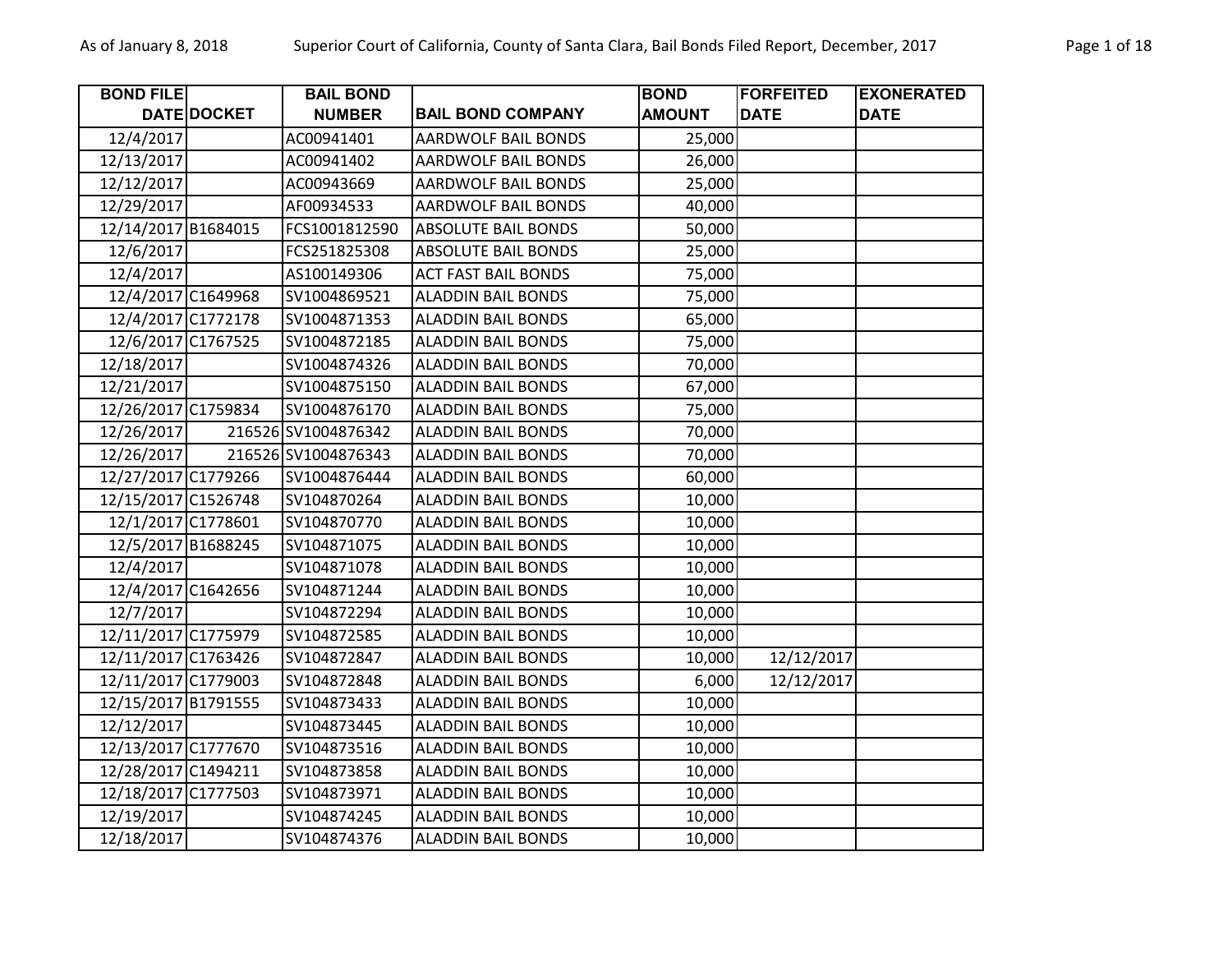| <b>BOND FILE</b>    |                    | <b>BAIL BOND</b>    |                           | <b>BOND</b>   | <b>FORFEITED</b> | <b>EXONERATED</b> |
|---------------------|--------------------|---------------------|---------------------------|---------------|------------------|-------------------|
|                     | <b>DATE DOCKET</b> | <b>NUMBER</b>       | <b>BAIL BOND COMPANY</b>  | <b>AMOUNT</b> | <b>DATE</b>      | <b>DATE</b>       |
| 12/21/2017 C1758485 |                    | SV104874381         | <b>ALADDIN BAIL BONDS</b> | 10,000        |                  |                   |
| 12/18/2017          |                    | SV104874528         | <b>ALADDIN BAIL BONDS</b> | 10,000        |                  |                   |
| 12/18/2017          |                    | SV104874675         | <b>ALADDIN BAIL BONDS</b> | 10,000        |                  |                   |
| 12/21/2017 C1777659 |                    | SV104874777         | <b>ALADDIN BAIL BONDS</b> | 10,000        |                  |                   |
| 12/19/2017          |                    | SV104874847         | <b>ALADDIN BAIL BONDS</b> | 10,000        |                  |                   |
| 12/21/2017 C1777470 |                    | SV104874856         | <b>ALADDIN BAIL BONDS</b> | 10,000        |                  |                   |
| 12/26/2017 C1777834 |                    | SV104875204         | <b>ALADDIN BAIL BONDS</b> | 10,000        |                  |                   |
| 12/22/2017 C1780408 |                    | SV104875486         | <b>ALADDIN BAIL BONDS</b> | 10,000        |                  |                   |
| 12/26/2017          |                    | SV104875673         | <b>ALADDIN BAIL BONDS</b> | 10,000        |                  |                   |
| 12/28/2017 C1778387 |                    | SV104875689         | <b>ALADDIN BAIL BONDS</b> | 10,000        |                  |                   |
| 12/26/2017          |                    | SV104875733         | <b>ALADDIN BAIL BONDS</b> | 10,000        |                  |                   |
| 12/26/2017          |                    | SV104875885         | <b>ALADDIN BAIL BONDS</b> | 10,000        |                  |                   |
| 12/26/2017          |                    | SV104875893         | <b>ALADDIN BAIL BONDS</b> | 10,000        |                  |                   |
| 12/26/2017          |                    | SV104875960         | <b>ALADDIN BAIL BONDS</b> | 10,000        |                  |                   |
| 12/26/2017 C1779817 |                    | SV104876033         | <b>ALADDIN BAIL BONDS</b> | 7,000         |                  |                   |
| 12/26/2017          |                    | SV104876051         | <b>ALADDIN BAIL BONDS</b> | 10,000        |                  |                   |
| 12/26/2017          |                    | SV104876062         | <b>ALADDIN BAIL BONDS</b> | 10,000        |                  |                   |
| 12/26/2017          |                    | SV104876354         | <b>ALADDIN BAIL BONDS</b> | 10,000        |                  |                   |
| 12/29/2017 F1765295 |                    | SV104876719         | <b>ALADDIN BAIL BONDS</b> | 10,000        |                  |                   |
| 12/18/2017          |                    | SV1074874590        | <b>ALADDIN BAIL BONDS</b> | 10,000        |                  |                   |
| 12/1/2017           |                    | SV1504870939        | <b>ALADDIN BAIL BONDS</b> | 105,000       |                  |                   |
| 12/4/2017 C1759272  |                    | SV1504871333        | <b>ALADDIN BAIL BONDS</b> | 150,000       |                  |                   |
| 12/14/2017 C1763192 |                    | SV1504873625        | <b>ALADDIN BAIL BONDS</b> | 20,000        |                  |                   |
| 12/14/2017          |                    | SV1504873745        | <b>ALADDIN BAIL BONDS</b> | 137,000       |                  |                   |
| 12/26/2017          |                    | 216526 SV1504876341 | <b>ALADDIN BAIL BONDS</b> | 70,000        |                  |                   |
| 12/26/2017 C1761188 |                    | SV2504873361        | <b>ALADDIN BAIL BONDS</b> | 250,000       |                  |                   |
| 12/12/2017 C1526815 |                    | SV254839338         | <b>ALADDIN BAIL BONDS</b> | 25,000        |                  |                   |
| 12/7/2017 C1475492  |                    | SV254869184         | <b>ALADDIN BAIL BONDS</b> | 20,000        |                  |                   |
| 12/5/2017 B1793009  |                    | SV254870576         | <b>ALADDIN BAIL BONDS</b> | 25,000        |                  |                   |
| 12/11/2017 C1766492 |                    | SV254870808         | <b>ALADDIN BAIL BONDS</b> | 15,000        |                  |                   |
| 12/1/2017           |                    | SV254870878         | <b>ALADDIN BAIL BONDS</b> | 16,000        |                  |                   |
| 12/11/2017 C1776702 |                    | SV254871005         | <b>ALADDIN BAIL BONDS</b> | 15,000        |                  |                   |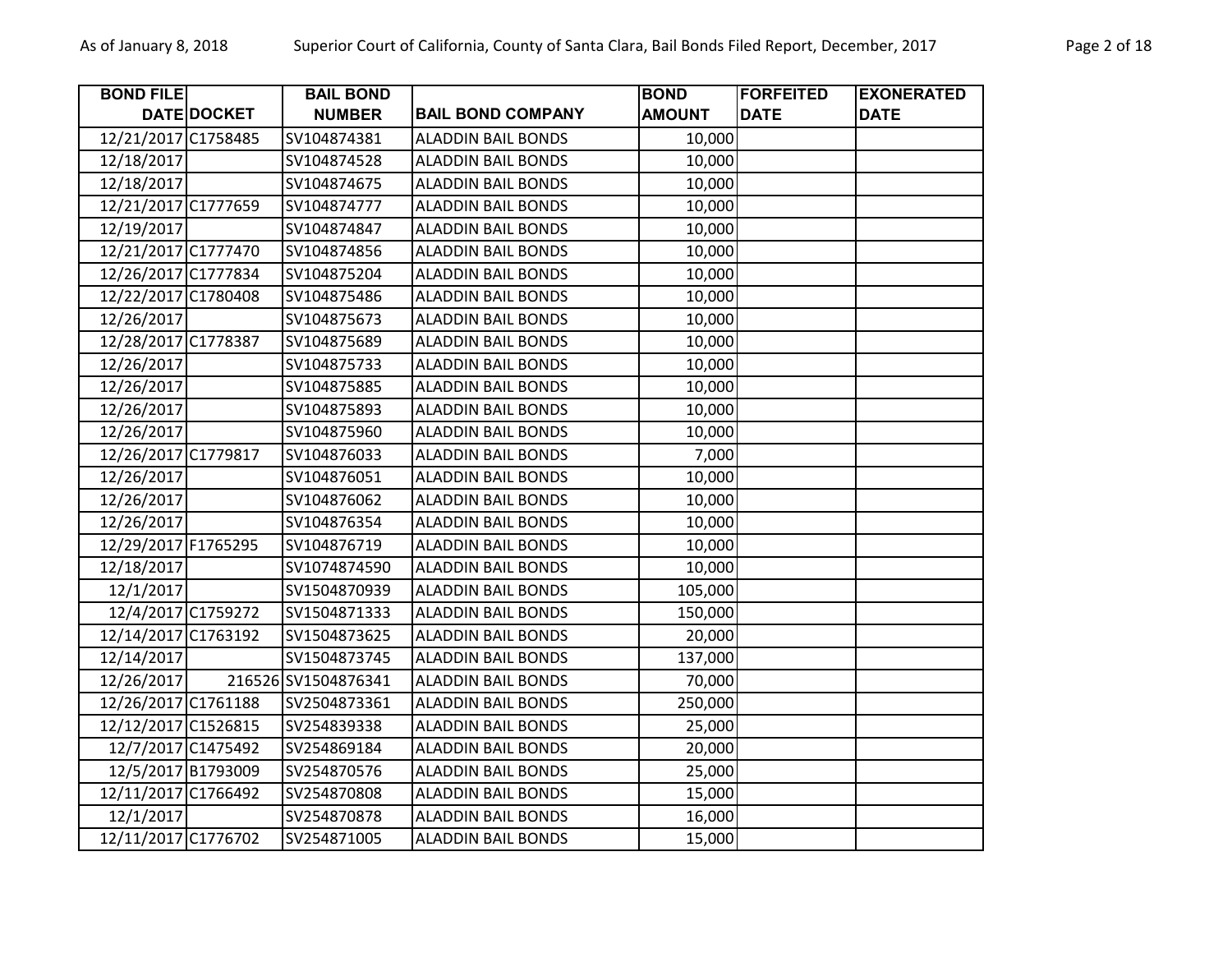| <b>BOND FILE</b>    |                    | <b>BAIL BOND</b> |                           | <b>BOND</b>   | <b>FORFEITED</b> | <b>EXONERATED</b> |
|---------------------|--------------------|------------------|---------------------------|---------------|------------------|-------------------|
|                     | <b>DATE DOCKET</b> | <b>NUMBER</b>    | <b>BAIL BOND COMPANY</b>  | <b>AMOUNT</b> | <b>DATE</b>      | <b>DATE</b>       |
| 12/4/2017 C1778718  |                    | SV254871126      | <b>ALADDIN BAIL BONDS</b> | 11,000        |                  |                   |
| 12/4/2017           |                    | SV254871289      | <b>ALADDIN BAIL BONDS</b> | 16,000        |                  |                   |
| 12/4/2017 C1762005  |                    | SV254871334      | <b>ALADDIN BAIL BONDS</b> | 20,000        |                  |                   |
| 12/4/2017           |                    | SV254871642      | <b>ALADDIN BAIL BONDS</b> | 25,000        |                  |                   |
| 12/4/2017           |                    | SV254871762      | <b>ALADDIN BAIL BONDS</b> | 25,000        |                  |                   |
| 12/4/2017 F1767229  |                    | SV254871799      | <b>ALADDIN BAIL BONDS</b> | 15,000        |                  |                   |
| 12/5/2017           |                    | SV254871822      | <b>ALADDIN BAIL BONDS</b> | 25,000        |                  |                   |
| 12/5/2017           |                    | SV254871897      | <b>ALADDIN BAIL BONDS</b> | 25,000        |                  |                   |
| 12/6/2017 B1793472  |                    | SV254871995      | <b>ALADDIN BAIL BONDS</b> | 25,000        |                  |                   |
| 12/6/2017           |                    | SV254872121      | <b>ALADDIN BAIL BONDS</b> | 25,000        |                  |                   |
| 12/6/2017 C1778362  |                    | SV254872148      | <b>ALADDIN BAIL BONDS</b> | 20,000        |                  |                   |
| 12/11/2017 C1772745 |                    | SV254872176      | <b>ALADDIN BAIL BONDS</b> | 20,000        |                  |                   |
| 12/7/2017 C1775951  |                    | SV254872292      | <b>ALADDIN BAIL BONDS</b> | 25,000        |                  |                   |
| 12/7/2017           |                    | SV254872300      | <b>ALADDIN BAIL BONDS</b> | 25,000        |                  |                   |
| 12/7/2017 C1763612  |                    | SV254872334      | <b>ALADDIN BAIL BONDS</b> | 20,000        |                  |                   |
| 12/7/2017 C1778939  |                    | SV254872347      | <b>ALADDIN BAIL BONDS</b> | 20,000        | 12/13/2017       | 12/19/2017        |
| 12/7/2017 C1767409  |                    | SV254872426      | <b>ALADDIN BAIL BONDS</b> | 20,000        |                  | 12/18/2017        |
| 12/11/2017          |                    | SV254872470      | <b>ALADDIN BAIL BONDS</b> | 20,000        |                  |                   |
| 12/19/2017 C1508611 |                    | SV254872640      | <b>ALADDIN BAIL BONDS</b> | 15,000        |                  |                   |
| 12/11/2017 C1779651 |                    | SV254872837      | <b>ALADDIN BAIL BONDS</b> | 11,000        |                  |                   |
| 12/12/2017 B1793568 |                    | SV254873040      | <b>ALADDIN BAIL BONDS</b> | 20,000        |                  | 12/21/2017        |
| 12/12/2017          |                    | SV254873092      | <b>ALADDIN BAIL BONDS</b> | 10,000        |                  |                   |
| 12/11/2017          |                    | SV254873144      | <b>ALADDIN BAIL BONDS</b> | 15,000        |                  |                   |
| 12/11/2017          |                    | SV254873175      | <b>ALADDIN BAIL BONDS</b> | 25,000        |                  |                   |
| 12/11/2017          |                    | SV254873208      | <b>ALADDIN BAIL BONDS</b> | 25,000        |                  |                   |
| 12/12/2017          |                    | SV254873375      | <b>ALADDIN BAIL BONDS</b> | 25,000        |                  |                   |
| 12/14/2017 F1661000 |                    | SV254873459      | <b>ALADDIN BAIL BONDS</b> | 20,000        |                  |                   |
| 12/14/2017 B1795283 |                    | SV254873494      | <b>ALADDIN BAIL BONDS</b> | 25,000        |                  |                   |
| 12/13/2017          |                    | SV254873552      | <b>ALADDIN BAIL BONDS</b> | 20,000        |                  |                   |
| 12/13/2017          |                    | SV254873609      | <b>ALADDIN BAIL BONDS</b> | 25,000        |                  |                   |
| 12/26/2017 C1777239 |                    | SV254873743      | <b>ALADDIN BAIL BONDS</b> | 25,000        |                  |                   |
| 12/15/2017          |                    | SV254873840      | <b>ALADDIN BAIL BONDS</b> | 10,000        |                  |                   |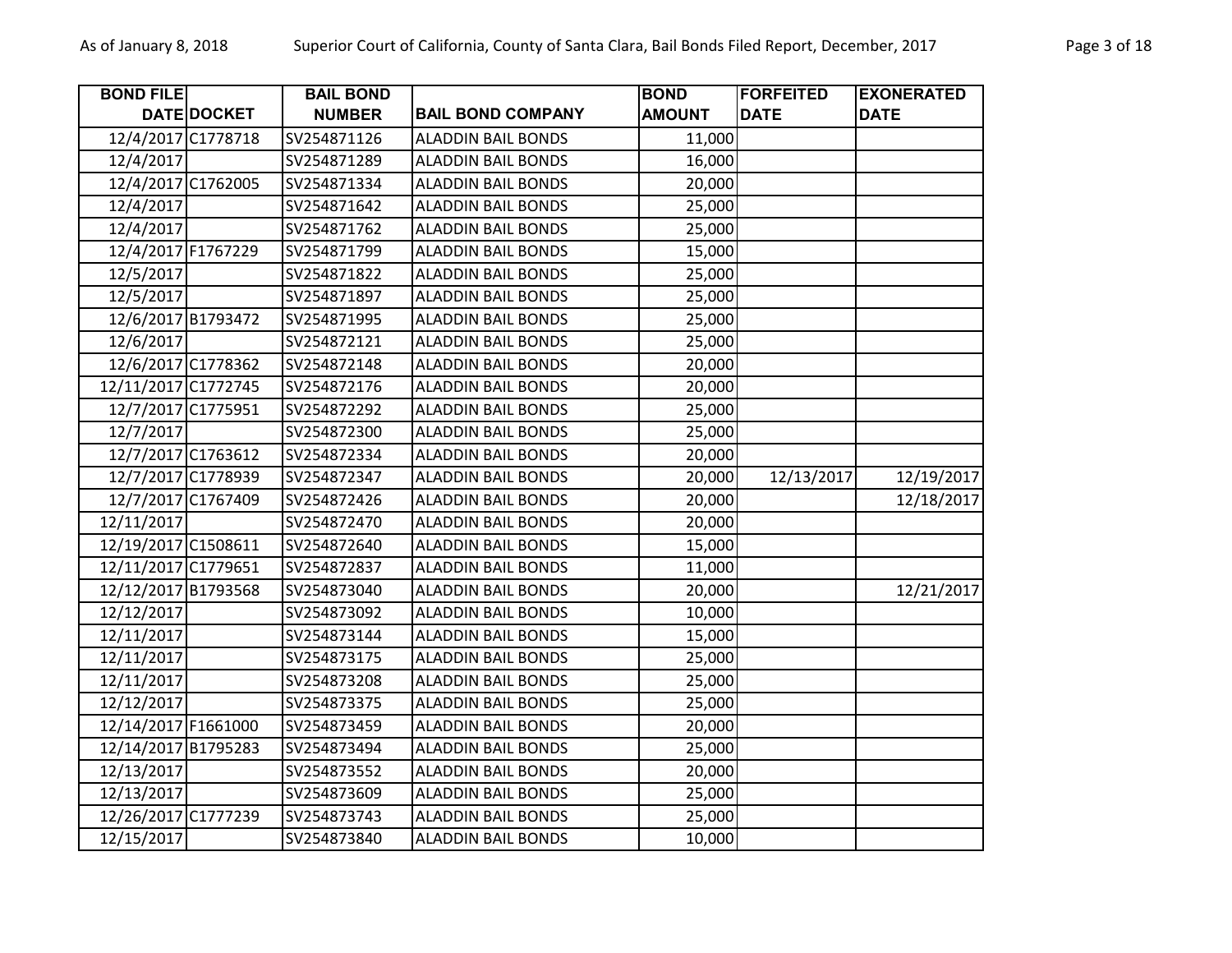| <b>BOND FILE</b>    |             | <b>BAIL BOND</b> |                           | <b>BOND</b>   | <b>FORFEITED</b> | <b>EXONERATED</b> |
|---------------------|-------------|------------------|---------------------------|---------------|------------------|-------------------|
|                     | DATE DOCKET | <b>NUMBER</b>    | <b>BAIL BOND COMPANY</b>  | <b>AMOUNT</b> | <b>DATE</b>      | <b>DATE</b>       |
| 12/15/2017 F1767031 |             | SV254873918      | <b>ALADDIN BAIL BONDS</b> | 25,000        |                  |                   |
| 12/18/2017          |             | SV254874074      | <b>ALADDIN BAIL BONDS</b> | 25,000        |                  |                   |
| 12/19/2017          |             | SV254874084      | <b>ALADDIN BAIL BONDS</b> | 20,000        |                  |                   |
| 12/18/2017 C1779802 |             | SV254874125      | <b>ALADDIN BAIL BONDS</b> | 25,000        |                  |                   |
| 12/21/2017 C1778661 |             | SV254874162      | <b>ALADDIN BAIL BONDS</b> | 11,000        |                  |                   |
| 12/18/2017 C1775831 |             | SV254874186      | <b>ALADDIN BAIL BONDS</b> | 15,000        |                  |                   |
| 12/29/2017 C1774780 |             | SV254874268      | <b>ALADDIN BAIL BONDS</b> | 25,000        |                  |                   |
| 12/19/2017          |             | SV254874297      | <b>ALADDIN BAIL BONDS</b> | 25,000        |                  |                   |
| 12/18/2017 C1772511 |             | SV254874552      | <b>ALADDIN BAIL BONDS</b> | 20,000        |                  |                   |
| 12/18/2017 C1771793 |             | SV254874648      | <b>ALADDIN BAIL BONDS</b> | 25,000        |                  |                   |
| 12/20/2017          |             | SV254874990      | <b>ALADDIN BAIL BONDS</b> | 25,000        |                  |                   |
| 12/20/2017 C1762455 |             | SV254874994      | <b>ALADDIN BAIL BONDS</b> | 10,000        |                  |                   |
| 12/20/2017 C1760219 |             | SV254875054      | <b>ALADDIN BAIL BONDS</b> | 20,000        |                  |                   |
| 12/20/2017          |             | SV254875061      | <b>ALADDIN BAIL BONDS</b> | 25,000        |                  |                   |
| 12/20/2017 B1795653 |             | SV254875104      | <b>ALADDIN BAIL BONDS</b> | 25,000        |                  |                   |
| 12/20/2017          |             | SV254875117      | <b>ALADDIN BAIL BONDS</b> | 13,000        |                  |                   |
| 12/22/2017 B1688073 |             | SV254875134      | <b>ALADDIN BAIL BONDS</b> | 25,000        |                  |                   |
| 12/26/2017          |             | SV254875633      | <b>ALADDIN BAIL BONDS</b> | 20,000        |                  |                   |
| 12/26/2017 C1755311 |             | SV254875651      | <b>ALADDIN BAIL BONDS</b> | 20,000        |                  |                   |
| 12/26/2017 C1772286 |             | SV254875652      | <b>ALADDIN BAIL BONDS</b> | 20,000        |                  |                   |
| 12/26/2017 C1773754 |             | SV254875676      | <b>ALADDIN BAIL BONDS</b> | 22,000        |                  |                   |
| 12/27/2017          |             | SV254875780      | <b>ALADDIN BAIL BONDS</b> | 25,000        |                  |                   |
| 12/26/2017 C1779016 |             | SV254875803      | <b>ALADDIN BAIL BONDS</b> | 25,000        |                  |                   |
| 12/28/2017 F1765233 |             | SV254876177      | <b>ALADDIN BAIL BONDS</b> | 20,000        |                  |                   |
| 12/26/2017          |             | SV254876194      | <b>ALADDIN BAIL BONDS</b> | 25,000        |                  |                   |
| 12/27/2017 B1685814 |             | SV254876385      | <b>ALADDIN BAIL BONDS</b> | 20,000        |                  |                   |
| 12/28/2017          |             | SV254876567      | <b>ALADDIN BAIL BONDS</b> | 25,000        |                  |                   |
| 12/28/2017          |             | SV254876711      | <b>ALADDIN BAIL BONDS</b> | 25,000        |                  |                   |
| 12/29/2017 B1795672 |             | SV254876794      | <b>ALADDIN BAIL BONDS</b> | 25,000        |                  |                   |
| 12/29/2017 CC956270 |             | SV254876912      | <b>ALADDIN BAIL BONDS</b> | 25,000        |                  |                   |
| 12/18/2017 C1762820 |             | SV4873293        | <b>ALADDIN BAIL BONDS</b> | 5,000         |                  |                   |
| 12/6/2017 C1776412  |             | SV504839341      | <b>ALADDIN BAIL BONDS</b> | 25,150        |                  |                   |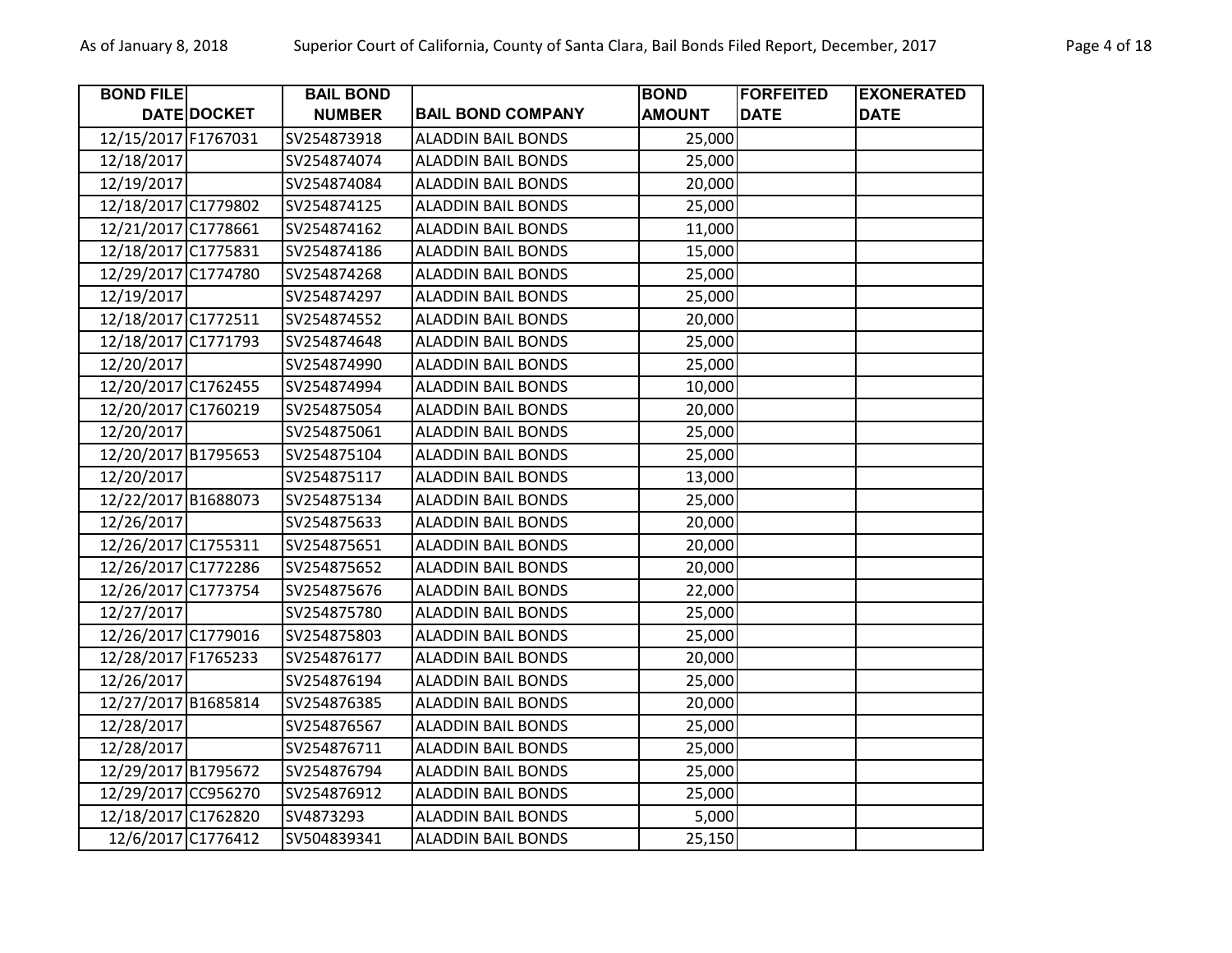| <b>BOND FILE</b>    |             | <b>BAIL BOND</b> |                           | <b>BOND</b>   | <b>FORFEITED</b> | <b>EXONERATED</b> |
|---------------------|-------------|------------------|---------------------------|---------------|------------------|-------------------|
|                     | DATE DOCKET | <b>NUMBER</b>    | <b>BAIL BOND COMPANY</b>  | <b>AMOUNT</b> | <b>DATE</b>      | <b>DATE</b>       |
| 12/28/2017 C1521431 |             | SV504864315      | <b>ALADDIN BAIL BONDS</b> | 35,000        |                  |                   |
| 12/7/2017 C1766030  |             | SV504869143      | <b>ALADDIN BAIL BONDS</b> | 50,000        |                  |                   |
| 12/7/2017 C1778526  |             | SV504871008      | <b>ALADDIN BAIL BONDS</b> | 40,000        |                  |                   |
| 12/4/2017           |             | SV504871125      | <b>ALADDIN BAIL BONDS</b> | 30,000        |                  |                   |
| 12/4/2017           |             | SV504871131      | <b>ALADDIN BAIL BONDS</b> | 25,000        |                  |                   |
| 12/4/2017 C1778746  |             | SV504871243      | <b>ALADDIN BAIL BONDS</b> | 30,000        |                  |                   |
| 12/4/2017 F1766950  |             | SV504871455      | <b>ALADDIN BAIL BONDS</b> | 36,000        |                  |                   |
| 12/4/2017 C1762337  |             | SV504871487      | <b>ALADDIN BAIL BONDS</b> | 50,000        |                  |                   |
| 12/5/2017           |             | SV504871836      | <b>ALADDIN BAIL BONDS</b> | 25,000        |                  |                   |
| 12/5/2017           |             | SV504871839      | <b>ALADDIN BAIL BONDS</b> | 25,000        |                  |                   |
| 12/5/2017           |             | SV504871841      | <b>ALADDIN BAIL BONDS</b> | 25,000        |                  |                   |
| 12/15/2017 CC109802 |             | SV504872159      | <b>ALADDIN BAIL BONDS</b> | 40,000        |                  |                   |
| 12/7/2017 C1881005  |             | SV504872232      | <b>ALADDIN BAIL BONDS</b> | 50,000        |                  |                   |
| 12/8/2017           |             | SV504872485      | <b>ALADDIN BAIL BONDS</b> | 30,000        |                  |                   |
| 12/11/2017          |             | SV504872831      | <b>ALADDIN BAIL BONDS</b> | 50,000        |                  |                   |
| 12/14/2017 B1795335 |             | SV504873577      | <b>ALADDIN BAIL BONDS</b> | 50,000        | 12/28/2017       |                   |
| 12/20/2017 C1775562 |             | SV504875017      | <b>ALADDIN BAIL BONDS</b> | 25,000        |                  |                   |
| 12/22/2017 B1795659 |             | SV504875219      | <b>ALADDIN BAIL BONDS</b> | 50,000        |                  |                   |
| 12/27/2017          |             | SV504875624      | <b>ALADDIN BAIL BONDS</b> | 40,000        |                  |                   |
| 12/26/2017 C1777953 |             | SV504875710      | <b>ALADDIN BAIL BONDS</b> | 26,000        |                  |                   |
| 12/26/2017 C1780459 |             | SV504875788      | <b>ALADDIN BAIL BONDS</b> | 50,000        |                  |                   |
| 12/26/2017          |             | SV504876037      | <b>ALADDIN BAIL BONDS</b> | 50,000        |                  |                   |
| 12/26/2017          |             | SV504876317      | <b>ALADDIN BAIL BONDS</b> | 40,000        |                  |                   |
| 12/26/2017          |             | SV504876321      | <b>ALADDIN BAIL BONDS</b> | 25,000        |                  |                   |
| 12/27/2017          |             | SV504876499      | <b>ALADDIN BAIL BONDS</b> | 25,000        |                  |                   |
| 12/28/2017 C1767796 |             | SV504876556      | <b>ALADDIN BAIL BONDS</b> | 35,000        |                  |                   |
| 12/28/2017 C1780412 |             | SV504876694      | <b>ALADDIN BAIL BONDS</b> | 50,000        |                  |                   |
| 12/28/2017 C1765542 |             | SV504876751      | <b>ALADDIN BAIL BONDS</b> | 50,000        |                  |                   |
| 12/1/2017 F1766550  |             | SV54871029       | <b>ALADDIN BAIL BONDS</b> | 1,000         |                  | 12/19/2017        |
| 12/4/2017           |             | SV54871095       | <b>ALADDIN BAIL BONDS</b> | 5,000         |                  |                   |
| 12/4/2017 C1777774  |             | SV54871486       | <b>ALADDIN BAIL BONDS</b> | 1,000         |                  |                   |
| 12/4/2017 C1775267  |             | SV54871488       | <b>ALADDIN BAIL BONDS</b> | 5,000         | 12/5/2017        |                   |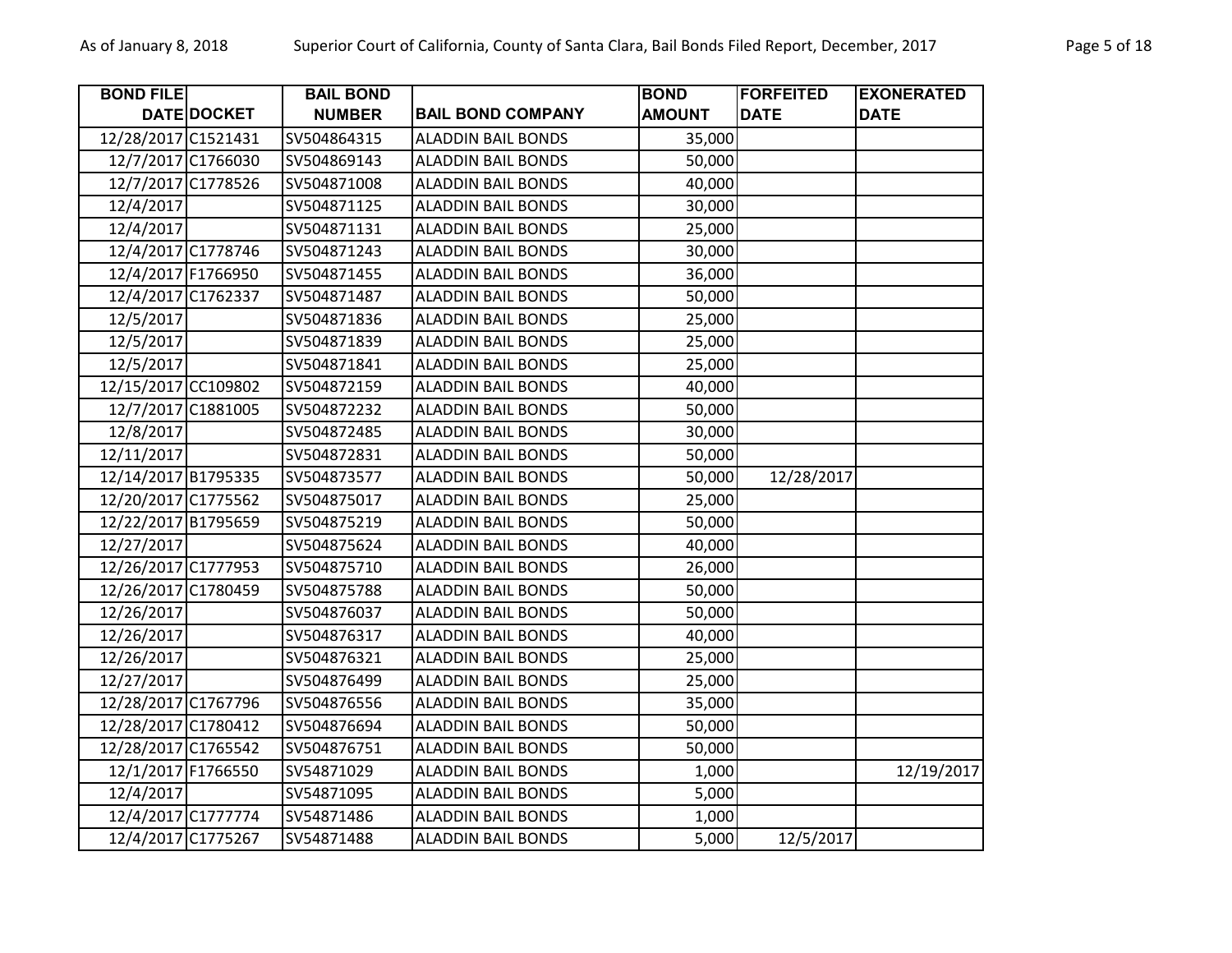| <b>BOND FILE</b>    |             | <b>BAIL BOND</b> |                                | <b>BOND</b>   | <b>FORFEITED</b> | <b>EXONERATED</b> |
|---------------------|-------------|------------------|--------------------------------|---------------|------------------|-------------------|
|                     | DATE DOCKET | <b>NUMBER</b>    | <b>BAIL BOND COMPANY</b>       | <b>AMOUNT</b> | <b>DATE</b>      | <b>DATE</b>       |
| 12/11/2017          |             | SV54873057       | <b>ALADDIN BAIL BONDS</b>      | 5,000         |                  |                   |
| 12/18/2017 F1766772 |             | SV54873152       | <b>ALADDIN BAIL BONDS</b>      | 5,000         |                  |                   |
| 12/14/2017 B1686523 |             | SV54873460       | <b>ALADDIN BAIL BONDS</b>      | 1,000         |                  |                   |
| 12/13/2017 C1522577 |             | SV54873555       | <b>ALADDIN BAIL BONDS</b>      | 5,000         |                  |                   |
| 12/15/2017 B1578129 |             | SV54873640       | <b>ALADDIN BAIL BONDS</b>      | 5,000         |                  |                   |
| 12/22/2017          |             | SV54875154       | <b>ALADDIN BAIL BONDS</b>      | 5,000         |                  |                   |
| 12/26/2017 C1755779 |             | SV54875674       | <b>ALADDIN BAIL BONDS</b>      | 5,000         |                  |                   |
| 12/26/2017 C1779501 |             | SV54876196       | <b>ALADDIN BAIL BONDS</b>      | 5,000         | 12/28/2017       |                   |
| 12/1/2017 F1661450  |             | AS150100935      | ALICE CORTEZ BAIL BONDS        | 150,000       |                  |                   |
| 12/19/2017 F1766945 |             | AS15481588       | ALICE CORTEZ BAIL BONDS        | 10,000        |                  |                   |
| 12/22/2017          |             | AS51160975       | ALICE CORTEZ BAIL BONDS        | 1,000         |                  |                   |
| 12/20/2017 C1780458 |             |                  | 5273093031 ALL IN BAIL BONDS   | 25,000        |                  |                   |
| 12/27/2017          |             |                  | 5113362116 ALL PRO BAIL BONDS  | 10,000        |                  |                   |
| 12/26/2017 C1775635 |             |                  | 5113543089 ALL PRO BAIL BONDS  | 10,000        |                  |                   |
| 12/21/2017 C1777648 |             |                  | 5113636938 ALL PRO BAIL BONDS  | 5,000         |                  |                   |
| 12/21/2017 C1778455 |             |                  | 5113636954 ALL PRO BAIL BONDS  | 5,000         |                  |                   |
| 12/11/2017 F1766381 |             |                  | 5113637104 ALL PRO BAIL BONDS  | 6,000         |                  |                   |
| 12/11/2017 C1756007 |             |                  | 5113637117 ALL PRO BAIL BONDS  | 1,000         |                  |                   |
| 12/21/2017          |             |                  | 5272892583 ALL PRO BAIL BONDS  | 5,000         |                  |                   |
| 12/11/2017 C1773132 |             |                  | 5272980466 ALL PRO BAIL BONDS  | 2,000         |                  |                   |
| 12/11/2017 C1766508 |             |                  | 5272980536 ALL PRO BAIL BONDS  | 3,000         |                  |                   |
| 12/11/2017 C1775254 |             |                  | 5272980549 ALL PRO BAIL BONDS  | 1,500         |                  |                   |
| 12/4/2017 C1761801  |             |                  | 4.00712E+12 ALL PRO BAIL BONDS | 10,000        |                  |                   |
| 12/19/2017 C1775209 |             |                  | 6.00912E+12 ALL PRO BAIL BONDS | 50,000        |                  |                   |
| 12/19/2017 C1768534 |             |                  | 6.01015E+12 ALL PRO BAIL BONDS | 20,000        |                  |                   |
| 12/18/2017 C1777667 |             |                  | 6.01018E+12 ALL PRO BAIL BONDS | 30,000        |                  |                   |
| 12/14/2017 C1653651 |             |                  | 6.01215E+12 ALL PRO BAIL BONDS | 15,000        | 12/19/2017       |                   |
| 12/12/2017 C1776389 |             |                  | 6.01611E+12 ALL PRO BAIL BONDS | 5,000         |                  |                   |
| 12/15/2017 C1762197 |             |                  | 6.01611E+12 ALL PRO BAIL BONDS | 15,000        | 12/20/2017       |                   |
| 12/26/2017          |             |                  | 6.01611E+12 ALL PRO BAIL BONDS | 25,000        |                  |                   |
| 12/12/2017          |             |                  | 6.01611E+12 ALL PRO BAIL BONDS | 25,000        |                  |                   |
| 12/15/2017          |             |                  | 6.01611E+12 ALL PRO BAIL BONDS | 25,000        |                  |                   |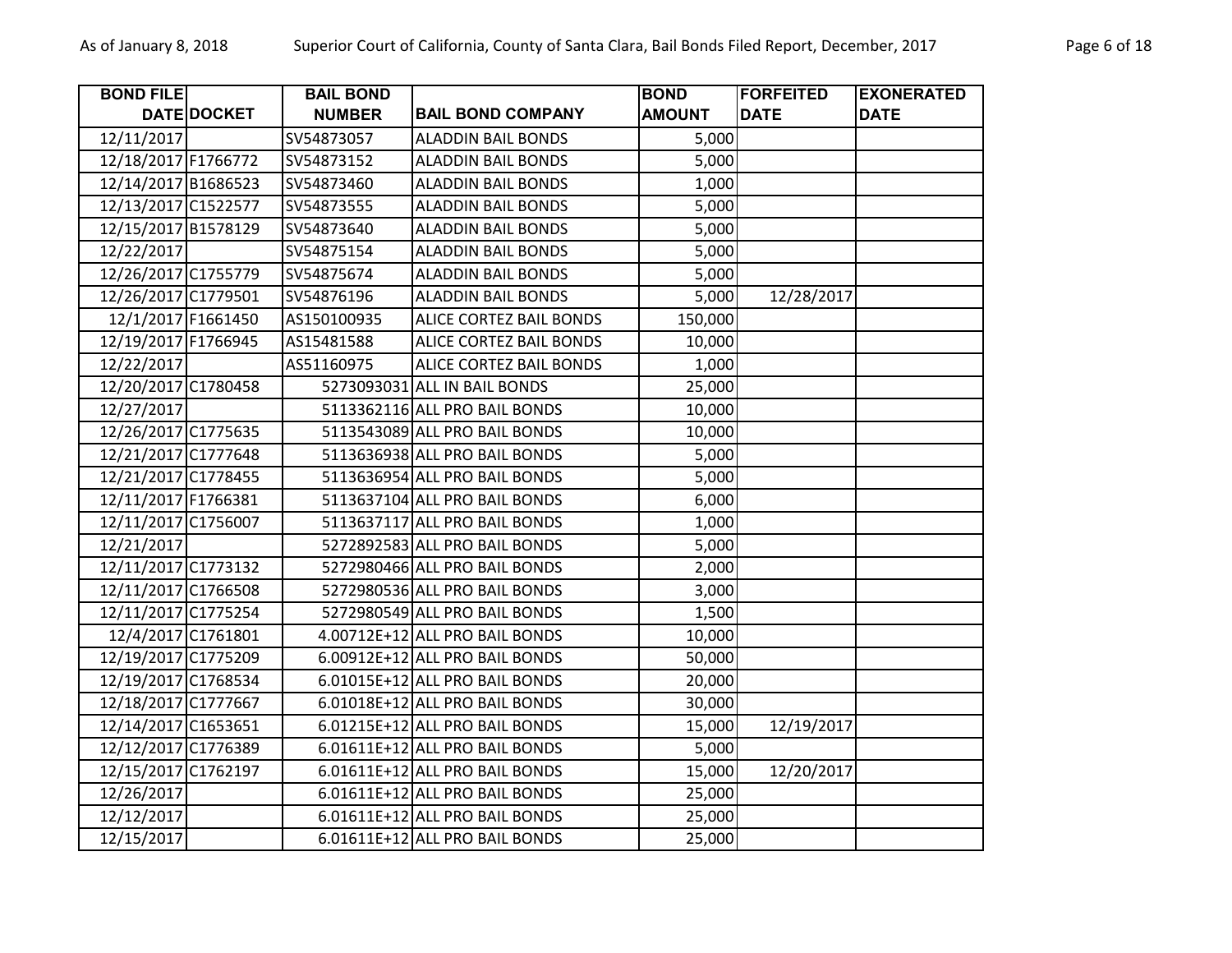| <b>BOND FILE</b>    |             | <b>BAIL BOND</b> |                                | <b>BOND</b>   | <b>FORFEITED</b> | <b>EXONERATED</b> |
|---------------------|-------------|------------------|--------------------------------|---------------|------------------|-------------------|
|                     | DATE DOCKET | <b>NUMBER</b>    | <b>BAIL BOND COMPANY</b>       | <b>AMOUNT</b> | <b>DATE</b>      | <b>DATE</b>       |
| 12/11/2017          |             |                  | 6.01612E+12 ALL PRO BAIL BONDS | 25,000        |                  |                   |
| 12/13/2017 C1771898 |             |                  | 6.01612E+12 ALL PRO BAIL BONDS | 75,000        |                  |                   |
| 12/6/2017 B1473644  |             |                  | 6.01612E+12 ALL PRO BAIL BONDS | 50,000        |                  | 12/6/2017         |
| 12/8/2017 B1792775  |             |                  | 6.01612E+12 ALL PRO BAIL BONDS | 10,000        |                  |                   |
| 12/26/2017          |             |                  | 6.01612E+12 ALL PRO BAIL BONDS | 45,000        |                  |                   |
| 12/1/2017 C1778531  |             |                  | 6.01612E+12 ALL PRO BAIL BONDS | 25,000        |                  |                   |
| 12/4/2017           |             |                  | 6.01612E+12 ALL PRO BAIL BONDS | 10,000        |                  |                   |
| 12/18/2017          |             |                  | 6.01613E+12 ALL PRO BAIL BONDS | 21,000        |                  |                   |
| 12/18/2017 C1507783 |             |                  | 6.01613E+12 ALL PRO BAIL BONDS | 100,000       |                  |                   |
| 12/4/2017           |             |                  | 6.01613E+12 ALL PRO BAIL BONDS | 20,000        |                  |                   |
| 12/26/2017          |             |                  | 6.01613E+12 ALL PRO BAIL BONDS | 20,000        |                  |                   |
| 12/4/2017           |             |                  | 6.01613E+12 ALL PRO BAIL BONDS | 25,000        |                  |                   |
| 12/5/2017           |             |                  | 6.01614E+12 ALL PRO BAIL BONDS | 20,000        |                  |                   |
| 12/11/2017          |             |                  | 6.01614E+12 ALL PRO BAIL BONDS | 10,000        |                  |                   |
| 12/18/2017 C1760998 |             |                  | 6.01614E+12 ALL PRO BAIL BONDS | 10,000        |                  |                   |
| 12/26/2017 C1778799 |             |                  | 6.01614E+12 ALL PRO BAIL BONDS | 45,000        |                  |                   |
| 12/12/2017 C1779651 |             |                  | 6.01614E+12 ALL PRO BAIL BONDS | 10,000        |                  |                   |
| 12/26/2017          |             |                  | 6.01614E+12 ALL PRO BAIL BONDS | 35,000        |                  |                   |
| 12/8/2017 F1766138  |             |                  | 6.01614E+12 ALL PRO BAIL BONDS | 10,000        |                  |                   |
| 12/26/2017 C1780391 |             |                  | 6.01614E+12 ALL PRO BAIL BONDS | 50,000        |                  |                   |
| 12/19/2017          |             |                  | 6.01614E+12 ALL PRO BAIL BONDS | 60,000        |                  |                   |
| 12/21/2017 C1777719 |             |                  | 6.01614E+12 ALL PRO BAIL BONDS | 10,000        |                  |                   |
| 12/12/2017          |             |                  | 6.01614E+12 ALL PRO BAIL BONDS | 10,000        |                  |                   |
| 12/12/2017 C1773299 |             |                  | 6.01614E+12 ALL PRO BAIL BONDS | 15,000        | 12/12/2017       |                   |
| 12/26/2017          |             |                  | 6.01614E+12 ALL PRO BAIL BONDS | 16,000        |                  |                   |
| 12/5/2017 C1776597  |             |                  | 6.01614E+12 ALL PRO BAIL BONDS | 1,000         |                  |                   |
| 12/18/2017 C1778071 |             |                  | 6.01615E+12 ALL PRO BAIL BONDS | 15,000        |                  |                   |
| 12/5/2017           |             |                  | 6.01615E+12 ALL PRO BAIL BONDS | 5,000         |                  |                   |
| 12/27/2017          |             |                  | 6.01615E+12 ALL PRO BAIL BONDS | 10,000        |                  |                   |
| 12/15/2017          |             |                  | 6.01615E+12 ALL PRO BAIL BONDS | 10,000        |                  |                   |
| 12/18/2017          |             |                  | 6.01615E+12 ALL PRO BAIL BONDS | 10,000        |                  |                   |
| 12/12/2017 C1775019 |             |                  | 6.01615E+12 ALL PRO BAIL BONDS | 25,000        |                  |                   |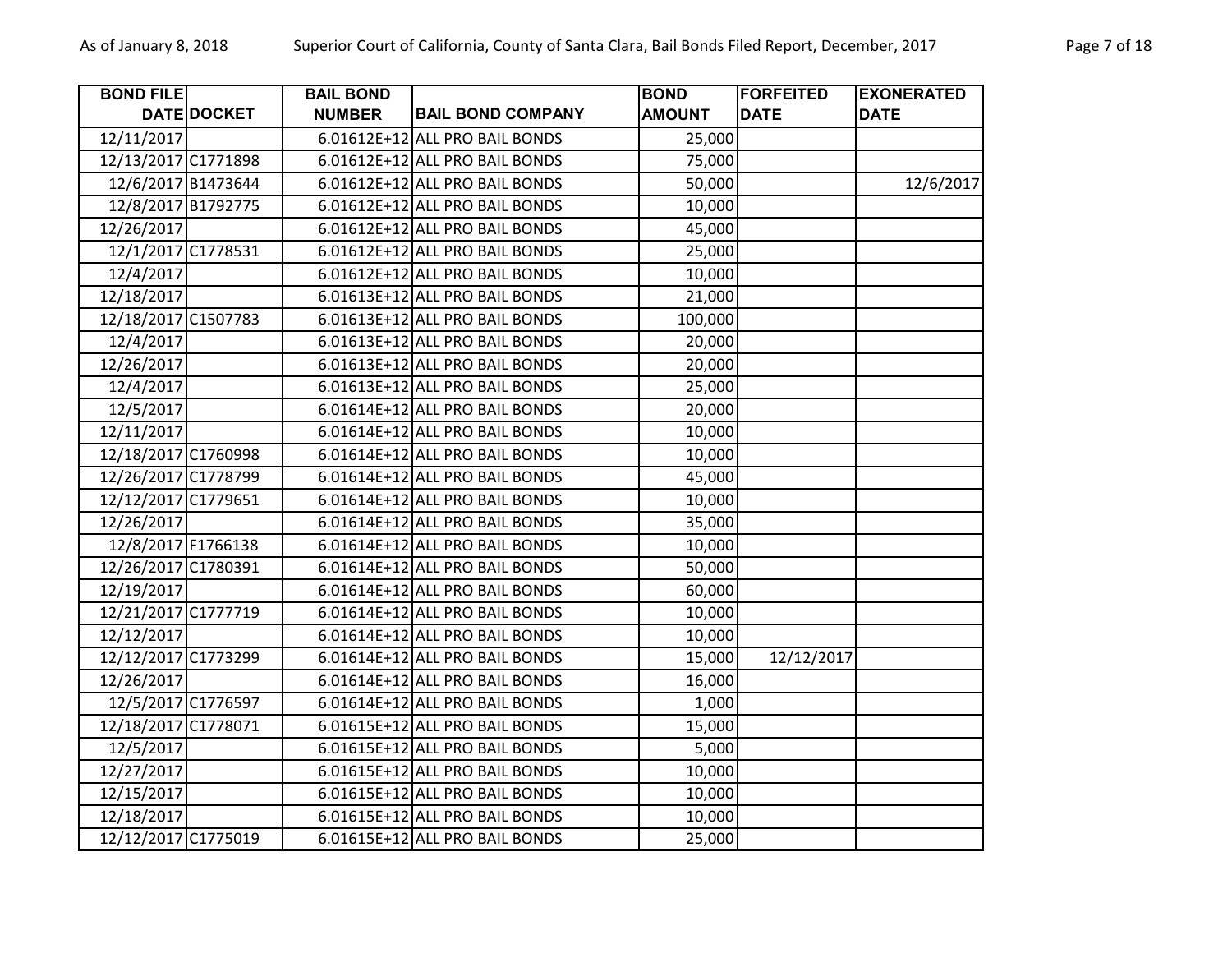| <b>BOND FILE</b>    |                    | <b>BAIL BOND</b> |                                | <b>BOND</b>   | <b>FORFEITED</b> | <b>EXONERATED</b> |
|---------------------|--------------------|------------------|--------------------------------|---------------|------------------|-------------------|
|                     | <b>DATE DOCKET</b> | <b>NUMBER</b>    | <b>BAIL BOND COMPANY</b>       | <b>AMOUNT</b> | <b>DATE</b>      | <b>DATE</b>       |
| 12/5/2017           |                    |                  | 6.01615E+12 ALL PRO BAIL BONDS | 5,000         |                  |                   |
| 12/1/2017           |                    |                  | 6.01615E+12 ALL PRO BAIL BONDS | 5,000         |                  |                   |
| 12/14/2017 C1755989 |                    |                  | 6.01615E+12 ALL PRO BAIL BONDS | 40,000        |                  |                   |
| 12/28/2017 F1766437 |                    |                  | 6.01615E+12 ALL PRO BAIL BONDS | 20,000        |                  |                   |
| 12/12/2017 C1777669 |                    |                  | 6.01616E+12 ALL PRO BAIL BONDS | 10,000        |                  |                   |
| 12/1/2017 F1766614  |                    |                  | 6.01616E+12 ALL PRO BAIL BONDS | 15,000        |                  |                   |
| 12/22/2017 C1780398 |                    |                  | 6.01616E+12 ALL PRO BAIL BONDS | 5,000         |                  |                   |
| 12/20/2017 C1780390 |                    |                  | 6.01616E+12 ALL PRO BAIL BONDS | 10,000        |                  |                   |
| 12/26/2017 C1780126 |                    |                  | 6.01616E+12 ALL PRO BAIL BONDS | 6,000         |                  |                   |
| 12/15/2017          |                    |                  | 6.01616E+12 ALL PRO BAIL BONDS | 35,000        |                  |                   |
| 12/18/2017          |                    |                  | 6.01616E+12 ALL PRO BAIL BONDS | 21,000        |                  |                   |
| 12/4/2017           |                    |                  | 6.01616E+12 ALL PRO BAIL BONDS | 10,000        |                  |                   |
| 12/26/2017 C1777707 |                    |                  | 6.01616E+12 ALL PRO BAIL BONDS | 10,000        |                  |                   |
| 12/29/2017          |                    |                  | 6.01616E+12 ALL PRO BAIL BONDS | 10,000        |                  |                   |
| 12/27/2017 B1795087 |                    |                  | 6.01616E+12 ALL PRO BAIL BONDS | 26,000        |                  |                   |
| 12/18/2017          |                    |                  | 6.01616E+12 ALL PRO BAIL BONDS | 25,000        |                  |                   |
| 12/19/2017          |                    |                  | 6.01616E+12 ALL PRO BAIL BONDS | 15,000        |                  |                   |
| 12/4/2017           |                    |                  | 6.01617E+12 ALL PRO BAIL BONDS | 20,000        |                  |                   |
| 12/27/2017 F1767212 |                    |                  | 6.01617E+12 ALL PRO BAIL BONDS | 35,000        |                  |                   |
| 12/18/2017          |                    |                  | 6.01617E+12 ALL PRO BAIL BONDS | 10,000        |                  |                   |
| 12/4/2017           |                    |                  | 6.01617E+12 ALL PRO BAIL BONDS | 5,000         |                  |                   |
| 12/19/2017 F1767121 |                    |                  | 6.01617E+12 ALL PRO BAIL BONDS | 15,000        |                  |                   |
| 12/1/2017 C1777632  |                    |                  | 6.01617E+12 ALL PRO BAIL BONDS | 15,000        | 12/7/2017        |                   |
| 12/18/2017          |                    |                  | 6.01617E+12 ALL PRO BAIL BONDS | 17,000        |                  |                   |
| 12/18/2017 C1778556 |                    |                  | 6.01617E+12 ALL PRO BAIL BONDS | 20,000        |                  |                   |
| 12/15/2017 C1777338 |                    |                  | 6.01617E+12 ALL PRO BAIL BONDS | 10,000        |                  |                   |
| 12/19/2017 C1778067 |                    |                  | 6.01617E+12 ALL PRO BAIL BONDS | 45,000        |                  |                   |
| 12/26/2017          |                    |                  | 6.01617E+12 ALL PRO BAIL BONDS | 50,000        |                  |                   |
| 12/11/2017 C1774338 |                    |                  | 6.01617E+12 ALL PRO BAIL BONDS | 50,000        |                  |                   |
| 12/18/2017          |                    |                  | 6.01617E+12 ALL PRO BAIL BONDS | 25,000        |                  |                   |
| 12/26/2017          |                    |                  | 6.01617E+12 ALL PRO BAIL BONDS | 25,000        |                  |                   |
| 12/14/2017          |                    |                  | 6.01617E+12 ALL PRO BAIL BONDS | 25,000        |                  |                   |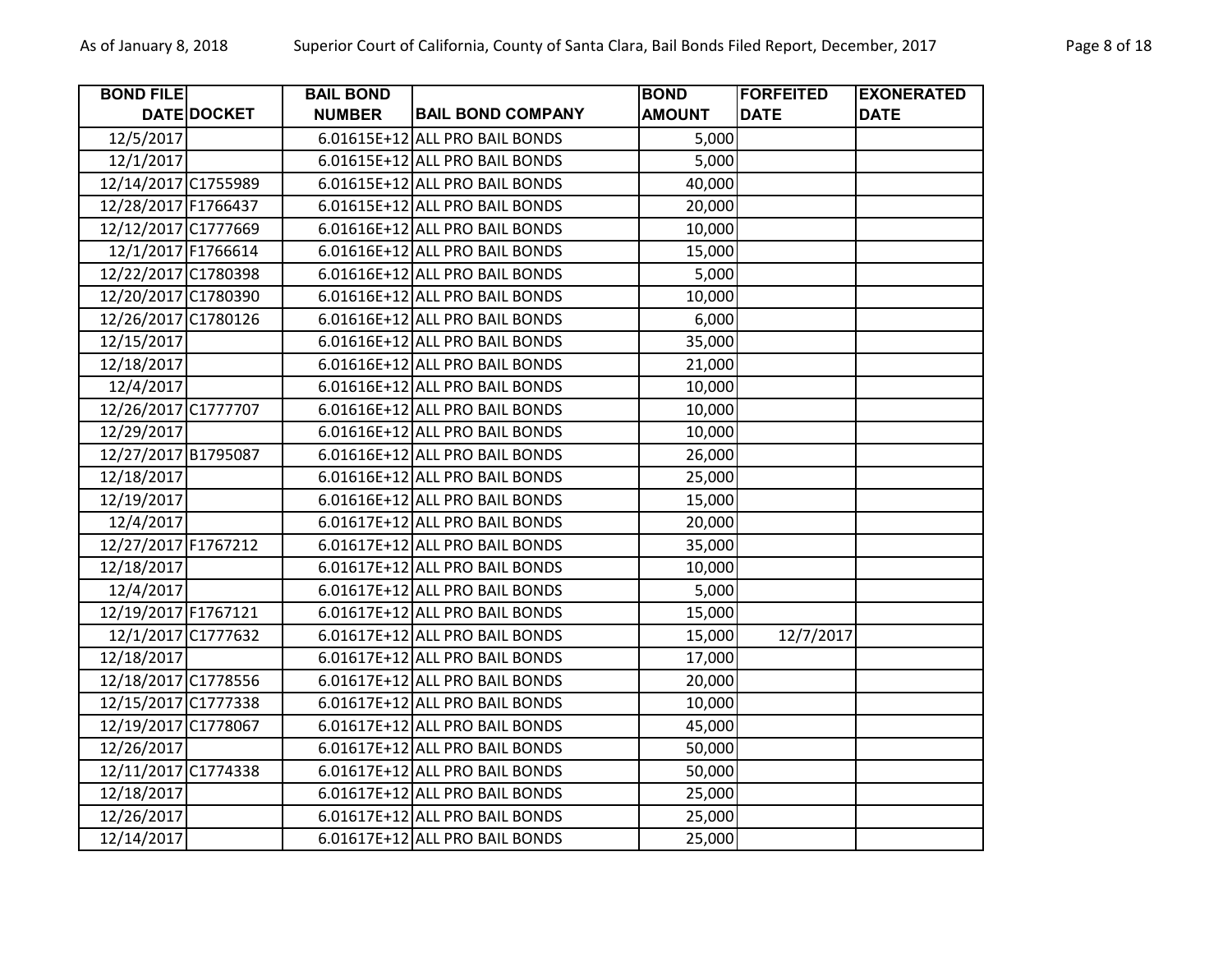| <b>BOND FILE</b>    |                    | <b>BAIL BOND</b> |                                     | <b>BOND</b>   | <b>FORFEITED</b> | <b>EXONERATED</b> |
|---------------------|--------------------|------------------|-------------------------------------|---------------|------------------|-------------------|
|                     | <b>DATE DOCKET</b> | <b>NUMBER</b>    | <b>BAIL BOND COMPANY</b>            | <b>AMOUNT</b> | <b>DATE</b>      | <b>DATE</b>       |
| 12/12/2017 C1776389 |                    |                  | 6.01617E+12 ALL PRO BAIL BONDS      | 5,000         |                  |                   |
| 12/18/2017          |                    |                  | 6.01618E+12 ALL PRO BAIL BONDS      | 25,000        |                  |                   |
| 12/15/2017 C1779376 |                    |                  | 6.01618E+12 ALL PRO BAIL BONDS      | 50,000        |                  |                   |
| 12/5/2017 C1881097  |                    |                  | 6.01618E+12 ALL PRO BAIL BONDS      | 16,000        |                  |                   |
| 12/18/2017 C1779835 |                    |                  | 6.01618E+12 ALL PRO BAIL BONDS      | 10,000        | 12/20/2017       |                   |
| 12/4/2017           |                    |                  | 6.01618E+12 ALL PRO BAIL BONDS      | 37,000        |                  |                   |
| 12/11/2017          |                    |                  | 6.01618E+12 ALL PRO BAIL BONDS      | 25,000        |                  |                   |
| 12/12/2017 B1793305 |                    |                  | 6.01618E+12 ALL PRO BAIL BONDS      | 24,000        |                  |                   |
| 12/11/2017          |                    |                  | 6.01618E+12 ALL PRO BAIL BONDS      | 34,000        |                  |                   |
| 12/11/2017          |                    |                  | 6.01618E+12 ALL PRO BAIL BONDS      | 25,000        |                  |                   |
| 12/18/2017 C1779187 |                    |                  | 6.01618E+12 ALL PRO BAIL BONDS      | 25,000        |                  |                   |
| 12/11/2017 C1765582 |                    |                  | 6.01618E+12 ALL PRO BAIL BONDS      | 10,000        |                  |                   |
| 12/18/2017          |                    |                  | 6.01618E+12 ALL PRO BAIL BONDS      | 25,000        |                  |                   |
| 12/12/2017 B1795135 |                    |                  | 6.01618E+12 ALL PRO BAIL BONDS      | 75,000        |                  |                   |
| 12/11/2017 C1757553 |                    |                  | 6.01618E+12 ALL PRO BAIL BONDS      | 20,000        |                  |                   |
| 12/1/2017           |                    |                  | 6.01618E+12 ALL PRO BAIL BONDS      | 25,000        |                  |                   |
| 12/28/2017 F1765985 |                    |                  | 6.01618E+12 ALL PRO BAIL BONDS      | 50,000        |                  |                   |
| 12/1/2017           |                    |                  | 6.01619E+12 ALL PRO BAIL BONDS      | 37,000        |                  |                   |
| 12/18/2017 C1779782 |                    |                  | 6.01619E+12 ALL PRO BAIL BONDS      | 31,000        |                  |                   |
| 12/19/2017 C1647295 |                    |                  | 6.01716E+12 ALL PRO BAIL BONDS      | 25,000        |                  |                   |
| 12/4/2017 C1775957  |                    |                  | 6.00162E+13 ALL PRO BAIL BONDS      | 25,000        |                  |                   |
| 12/26/2017          |                    |                  | 6.01061E+13 ALL PRO BAIL BONDS      | 50,000        |                  |                   |
| 12/11/2017 C1765208 |                    | AC00939841       | <b>ALLEGIC TO HANDCUFFS BAIL BO</b> | 15,000        |                  |                   |
| 12/12/2017 B1794441 |                    | IS250K15584      | <b>AMIGO BAIL BONDS</b>             | 185,000       |                  |                   |
| 12/12/2017          |                    |                  | 5273034924 ANGEL LOPEZ BAIL BONDS   | 20,000        |                  |                   |
| 12/5/2017           |                    |                  | 5273052461 ANGEL LOPEZ BAIL BONDS   | 25,000        |                  |                   |
| 12/28/2017          |                    |                  | 5551896787 ANGEL LOPEZ BAIL BONDS   | 30,000        |                  |                   |
| 12/18/2017 C1774455 |                    | T10050652401     | <b>BAD BOYS BAIL BONDS</b>          | 95,000        |                  |                   |
| 12/27/2017          |                    | T10050652402     | <b>BAD BOYS BAIL BONDS</b>          | 100,000       |                  |                   |
| 12/14/2017 C1780071 |                    | T10050653245     | <b>BAD BOYS BAIL BONDS</b>          | 100,000       |                  |                   |
| 12/26/2017          |                    | T1050638745      | <b>BAD BOYS BAIL BONDS</b>          | 10,000        |                  |                   |
| 12/28/2017 F1767173 |                    | T1050643280      | <b>BAD BOYS BAIL BONDS</b>          | 8,000         |                  |                   |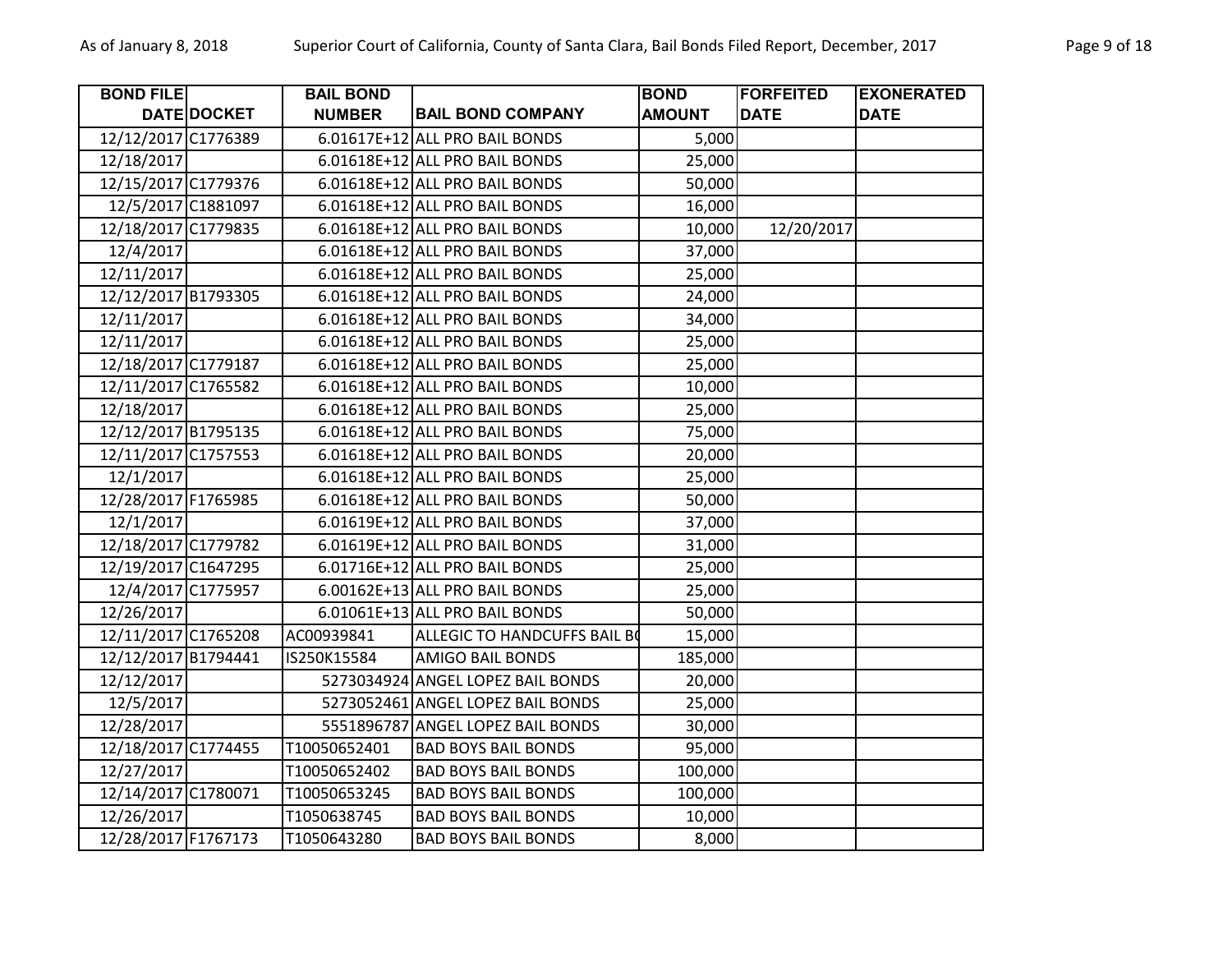| <b>BOND FILE</b>    |                    | <b>BAIL BOND</b> |                            | <b>BOND</b>   | <b>FORFEITED</b> | <b>EXONERATED</b> |
|---------------------|--------------------|------------------|----------------------------|---------------|------------------|-------------------|
|                     | DATE DOCKET        | <b>NUMBER</b>    | <b>BAIL BOND COMPANY</b>   | <b>AMOUNT</b> | <b>DATE</b>      | <b>DATE</b>       |
| 12/19/2017          |                    | T1050645268      | <b>BAD BOYS BAIL BONDS</b> | 10,000        |                  |                   |
| 12/15/2017 C1776396 |                    | T1050647103      | <b>BAD BOYS BAIL BONDS</b> | 10,000        |                  |                   |
| 12/18/2017          |                    | T1050648154      | <b>BAD BOYS BAIL BONDS</b> | 10,000        |                  |                   |
| 12/15/2017 B1685947 |                    | T1050648155      | <b>BAD BOYS BAIL BONDS</b> | 10,000        |                  |                   |
| 12/18/2017          |                    | T1050648156      | <b>BAD BOYS BAIL BONDS</b> | 10,000        |                  |                   |
| 12/12/2017 B1793631 |                    | T1050649303      | <b>BAD BOYS BAIL BONDS</b> | 10,000        |                  |                   |
| 12/11/2017          |                    | T1050649886      | <b>BAD BOYS BAIL BONDS</b> | 10,000        |                  |                   |
| 12/5/2017           |                    | T1050651485      | <b>BAD BOYS BAIL BONDS</b> | 10,000        |                  |                   |
| 12/13/2017          |                    | T1050652350      | <b>BAD BOYS BAIL BONDS</b> | 10,000        |                  |                   |
| 12/28/2017 C1772748 |                    | T1050652704      | <b>BAD BOYS BAIL BONDS</b> | 10,000        |                  |                   |
| 12/28/2017 C1775836 |                    | T1050652705      | <b>BAD BOYS BAIL BONDS</b> | 10,000        |                  |                   |
| 12/12/2017          |                    | T20050635766     | <b>BAD BOYS BAIL BONDS</b> | 105,000       |                  |                   |
| 12/11/2017 C1777254 |                    | T20050650571     | <b>BAD BOYS BAIL BONDS</b> | 145,000       |                  |                   |
| 12/22/2017 C1780113 |                    | T20050655454     | <b>BAD BOYS BAIL BONDS</b> | 110,000       |                  |                   |
| 12/26/2017          |                    | T25050649346     | <b>BAD BOYS BAIL BONDS</b> | 105,000       |                  |                   |
| 12/15/2017 C1779269 |                    | T25050652405     | <b>BAD BOYS BAIL BONDS</b> | 200,000       |                  |                   |
| 12/18/2017 C1779271 |                    | T2550627241      | <b>BAD BOYS BAIL BONDS</b> | 25,000        |                  | 12/20/2017        |
|                     | 12/4/2017 C1776700 | T2550645287      | <b>BAD BOYS BAIL BONDS</b> | 15,000        |                  |                   |
| 12/12/2017          |                    | T2550645290      | <b>BAD BOYS BAIL BONDS</b> | 15,000        |                  |                   |
| 12/21/2017          |                    | T2550645291      | <b>BAD BOYS BAIL BONDS</b> | 20,000        |                  |                   |
| 12/8/2017 F1767018  |                    | T2550648177      | <b>BAD BOYS BAIL BONDS</b> | 25,000        |                  |                   |
| 12/19/2017 C1761578 |                    | T2550649313      | <b>BAD BOYS BAIL BONDS</b> | 15,000        |                  |                   |
| 12/4/2017           |                    | T2550650507      | <b>BAD BOYS BAIL BONDS</b> | 25,000        |                  |                   |
|                     | 12/4/2017 CC818985 | T2550651294      | <b>BAD BOYS BAIL BONDS</b> | 15,000        |                  |                   |
|                     | 12/5/2017 B1684725 | T2550651297      | <b>BAD BOYS BAIL BONDS</b> | 20,000        |                  | 1/4/2018          |
| 12/11/2017 C1775959 |                    | T2550651486      | <b>BAD BOYS BAIL BONDS</b> | 15,000        |                  |                   |
| 12/6/2017           |                    | T2550651487      | <b>BAD BOYS BAIL BONDS</b> | 25,000        |                  |                   |
| 12/15/2017          |                    | T2550652370      | <b>BAD BOYS BAIL BONDS</b> | 25,000        |                  |                   |
| 12/26/2017          |                    | T2550652371      | <b>BAD BOYS BAIL BONDS</b> | 20,000        |                  |                   |
| 12/12/2017 C1761468 |                    | T2550652372      | <b>BAD BOYS BAIL BONDS</b> | 25,000        |                  |                   |
| 12/15/2017 C1777413 |                    | T2550652373      | <b>BAD BOYS BAIL BONDS</b> | 10,000        |                  |                   |
| 12/19/2017          |                    | T2550652712      | <b>BAD BOYS BAIL BONDS</b> | 15,000        |                  |                   |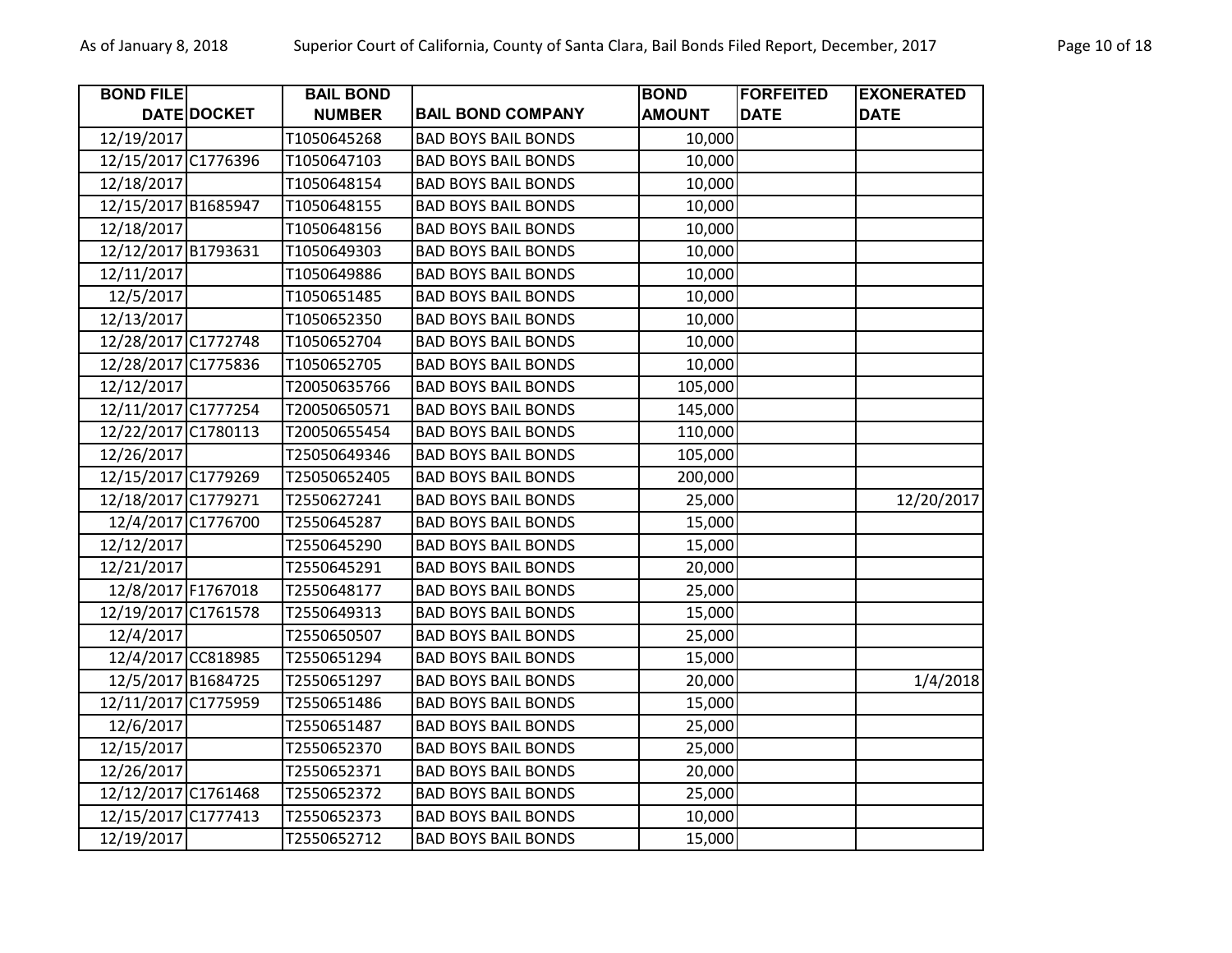| <b>BOND FILE</b>    |             | <b>BAIL BOND</b> |                                | <b>BOND</b>   | <b>FORFEITED</b> | <b>EXONERATED</b> |
|---------------------|-------------|------------------|--------------------------------|---------------|------------------|-------------------|
|                     | DATE DOCKET | <b>NUMBER</b>    | <b>BAIL BOND COMPANY</b>       | <b>AMOUNT</b> | <b>DATE</b>      | <b>DATE</b>       |
| 12/19/2017 C1777660 |             | T2550652713      | <b>BAD BOYS BAIL BONDS</b>     | 10,000        |                  |                   |
| 12/26/2017          |             | T2550653208      | <b>BAD BOYS BAIL BONDS</b>     | 25,000        |                  |                   |
| 12/26/2017          |             | T2550653210      | <b>BAD BOYS BAIL BONDS</b>     | 25,000        |                  |                   |
| 12/26/2017          |             | T2550654067      | <b>BAD BOYS BAIL BONDS</b>     | 25,000        |                  |                   |
| 12/22/2017 C1779401 |             | T2550655438      | <b>BAD BOYS BAIL BONDS</b>     | 25,000        |                  |                   |
| 12/26/2017 B1795541 |             | T2550655439      | <b>BAD BOYS BAIL BONDS</b>     | 20,000        |                  |                   |
| 12/20/2017 C1779271 |             | T5050626469      | <b>BAD BOYS BAIL BONDS</b>     | 35,000        |                  |                   |
| 12/18/2017 C1767219 |             | T5050630911      | <b>BAD BOYS BAIL BONDS</b>     | 25,000        |                  |                   |
| 12/20/2017 B1688121 |             | T5050640441      | <b>BAD BOYS BAIL BONDS</b>     | 50,000        |                  |                   |
| 12/5/2017 B1793813  |             | T5050644439      | <b>BAD BOYS BAIL BONDS</b>     | 35,000        |                  |                   |
| 12/7/2017 F1766043  |             | T5050644440      | <b>BAD BOYS BAIL BONDS</b>     | 27,000        |                  |                   |
| 12/26/2017 C1508743 |             | T5050644441      | <b>BAD BOYS BAIL BONDS</b>     | 40,000        |                  |                   |
| 12/11/2017          |             | T5050644863      | <b>BAD BOYS BAIL BONDS</b>     | 50,000        |                  |                   |
| 12/28/2017 C1778076 |             | T5050648199      | <b>BAD BOYS BAIL BONDS</b>     | 50,000        |                  |                   |
| 12/21/2017 C1768664 |             | T5050648202      | <b>BAD BOYS BAIL BONDS</b>     | 50,000        |                  |                   |
| 12/14/2017          |             | T5050648203      | <b>BAD BOYS BAIL BONDS</b>     | 36,000        |                  |                   |
| 12/26/2017 B1688873 |             | T5050648204      | <b>BAD BOYS BAIL BONDS</b>     | 25,000        |                  |                   |
| 12/18/2017 C1766892 |             | T5050648205      | <b>BAD BOYS BAIL BONDS</b>     | 50,000        |                  |                   |
| 12/28/2017 C1775640 |             | T5050649334      | <b>BAD BOYS BAIL BONDS</b>     | 50,000        |                  |                   |
| 12/12/2017          |             | T5050650076      | <b>BAD BOYS BAIL BONDS</b>     | 25,000        |                  |                   |
| 12/8/2017 F1766246  |             | T550640900       | <b>BAD BOYS BAIL BONDS</b>     | 1,000         |                  |                   |
| 12/26/2017 C1778876 |             | T550644833       | <b>BAD BOYS BAIL BONDS</b>     | 5,000         |                  |                   |
| 12/11/2017          |             | T550647102       | <b>BAD BOYS BAIL BONDS</b>     | 5,000         |                  |                   |
| 12/1/2017 C1778617  |             | T550648147       | <b>BAD BOYS BAIL BONDS</b>     | 1,000         |                  |                   |
| 12/28/2017 C1775958 |             | T550653177       | <b>BAD BOYS BAIL BONDS</b>     | 3,000         |                  |                   |
| 12/28/2017 C1778516 |             | T550653178       | <b>BAD BOYS BAIL BONDS</b>     | 5,000         |                  |                   |
| 12/15/2017 C1767324 |             | T7550649337      | <b>BAD BOYS BAIL BONDS</b>     | 75,000        | 12/21/2017       |                   |
| 12/15/2017 C1756241 |             | T7550651310      | <b>BAD BOYS BAIL BONDS</b>     | 75,000        |                  |                   |
| 12/27/2017          |             | T7550653237      | <b>BAD BOYS BAIL BONDS</b>     | 60,000        |                  |                   |
| 12/4/2017 C1778630  |             | AS100148056      | <b>BAIL HOTLINE BAIL BONDS</b> | 90,000        |                  |                   |
| 12/11/2017 C1778763 |             | AS100148214      | <b>BAIL HOTLINE BAIL BONDS</b> | 82,000        |                  |                   |
| 12/5/2017 C1778630  |             | AS100148370      | <b>BAIL HOTLINE BAIL BONDS</b> | 80,000        |                  |                   |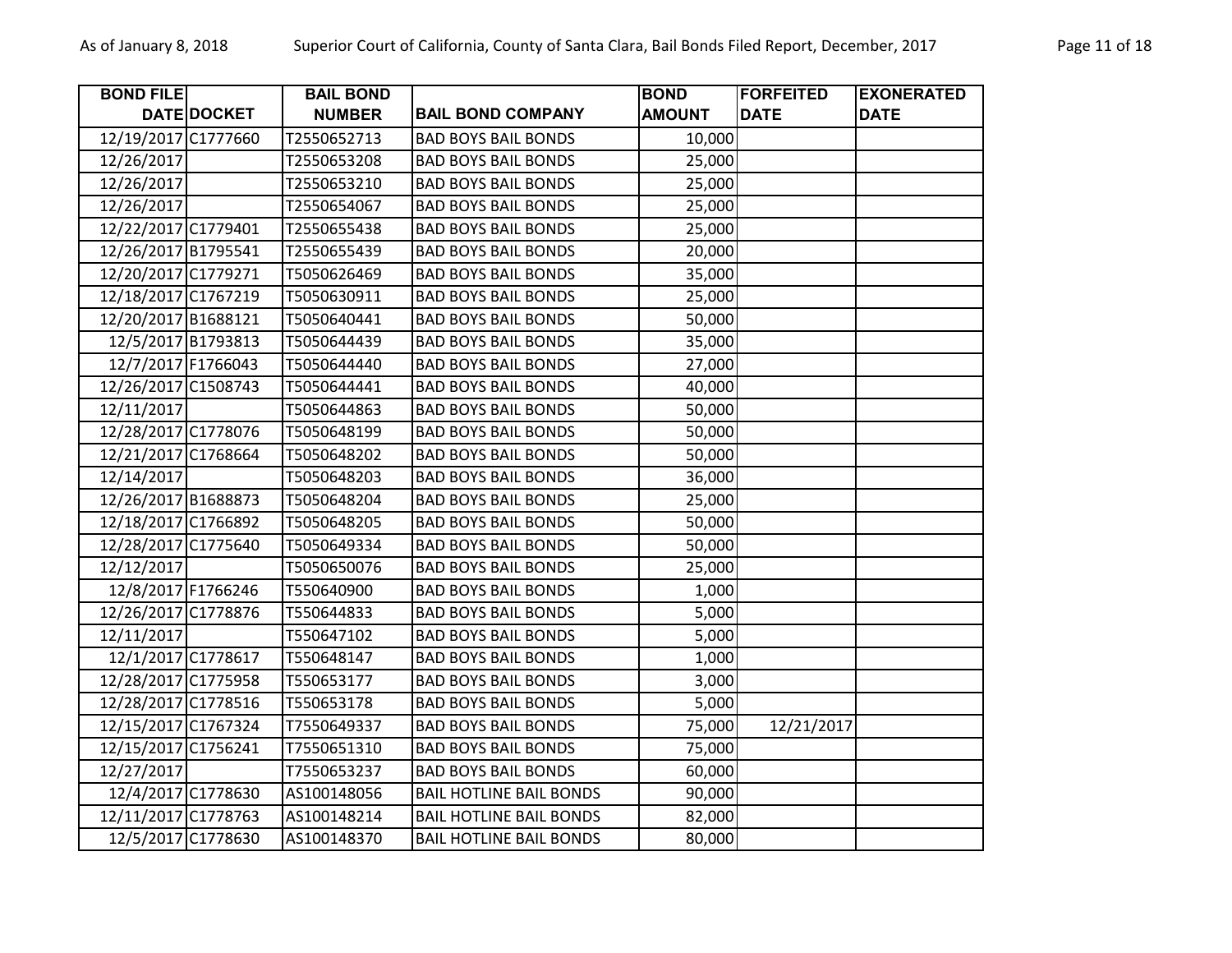| <b>BOND FILE</b>    |                    | <b>BAIL BOND</b> |                                | <b>BOND</b>   | <b>FORFEITED</b> | <b>EXONERATED</b> |
|---------------------|--------------------|------------------|--------------------------------|---------------|------------------|-------------------|
|                     | <b>DATE DOCKET</b> | <b>NUMBER</b>    | <b>BAIL BOND COMPANY</b>       | <b>AMOUNT</b> | <b>DATE</b>      | <b>DATE</b>       |
| 12/11/2017 C1778971 |                    | AS100148371      | <b>BAIL HOTLINE BAIL BONDS</b> | 82,000        |                  |                   |
| 12/12/2017 C1773996 |                    | AS100148432      | <b>BAIL HOTLINE BAIL BONDS</b> | 75,000        |                  |                   |
| 12/19/2017 C1776218 |                    | AS100148464      | <b>BAIL HOTLINE BAIL BONDS</b> | 70,000        |                  |                   |
| 12/19/2017 C1757849 |                    | AS100148466      | <b>BAIL HOTLINE BAIL BONDS</b> | 75,000        |                  |                   |
| 12/26/2017 C1775725 |                    | AS100149030      | <b>BAIL HOTLINE BAIL BONDS</b> | 75,000        |                  |                   |
| 12/29/2017          |                    | AS100149033      | <b>BAIL HOTLINE BAIL BONDS</b> | 62,000        |                  |                   |
| 12/19/2017 B1793647 |                    | AS118640         | <b>BAIL HOTLINE BAIL BONDS</b> | 250,000       |                  |                   |
| 12/19/2017 C1650482 |                    | AS118659         | <b>BAIL HOTLINE BAIL BONDS</b> | 225,000       |                  |                   |
| 12/12/2017 B1794199 |                    | AS150101021      | <b>BAIL HOTLINE BAIL BONDS</b> | 150,000       |                  |                   |
| 12/26/2017          |                    | AS150101022      | <b>BAIL HOTLINE BAIL BONDS</b> | 145,000       |                  |                   |
| 12/11/2017 C1768065 |                    | AS150101023      | <b>BAIL HOTLINE BAIL BONDS</b> | 126,000       |                  |                   |
| 12/19/2017 B1795262 |                    | AS150101050      | <b>BAIL HOTLINE BAIL BONDS</b> | 150,000       |                  |                   |
| 12/21/2017 C1779933 |                    | AS150101051      | <b>BAIL HOTLINE BAIL BONDS</b> | 100,000       |                  |                   |
| 12/26/2017 C1650764 |                    | AS150101310      | <b>BAIL HOTLINE BAIL BONDS</b> | 112,000       |                  |                   |
| 12/4/2017 C1778884  |                    | AS15500260       | <b>BAIL HOTLINE BAIL BONDS</b> | 14,000        |                  |                   |
| 12/5/2017 C1778878  |                    | AS15500262       | <b>BAIL HOTLINE BAIL BONDS</b> | 3,000         |                  |                   |
| 12/4/2017 B1793711  |                    | AS15500263       | <b>BAIL HOTLINE BAIL BONDS</b> | 15,000        |                  |                   |
| 12/4/2017 C1771039  |                    | AS15500264       | <b>BAIL HOTLINE BAIL BONDS</b> | 15,000        |                  |                   |
| 12/4/2017 C1773698  |                    | AS15500265       | <b>BAIL HOTLINE BAIL BONDS</b> | 11,000        |                  |                   |
| 12/4/2017 C1480614  |                    | AS15500537       | <b>BAIL HOTLINE BAIL BONDS</b> | 10,000        | 12/14/2017       |                   |
| 12/5/2017           |                    | AS15502038       | <b>BAIL HOTLINE BAIL BONDS</b> | 10,000        |                  |                   |
| 12/8/2017 B1794466  |                    | AS15502767       | <b>BAIL HOTLINE BAIL BONDS</b> | 10,000        |                  |                   |
| 12/12/2017 C1635221 |                    | AS15502768       | <b>BAIL HOTLINE BAIL BONDS</b> | 15,000        |                  |                   |
| 12/7/2017 C1763291  |                    | AS15502769       | <b>BAIL HOTLINE BAIL BONDS</b> | 10,000        |                  |                   |
| 12/8/2017 C1775773  |                    | AS15502770       | <b>BAIL HOTLINE BAIL BONDS</b> | 15,000        |                  |                   |
| 12/11/2017 C1755638 |                    | AS15502771       | <b>BAIL HOTLINE BAIL BONDS</b> | 10,000        | 12/27/2017       |                   |
| 12/11/2017 C1778592 |                    | AS15502772       | <b>BAIL HOTLINE BAIL BONDS</b> | 6,000         |                  |                   |
| 12/14/2017 C1778960 |                    | AS15504148       | <b>BAIL HOTLINE BAIL BONDS</b> | 10,000        |                  |                   |
| 12/18/2017 C1776968 |                    | AS15504149       | <b>BAIL HOTLINE BAIL BONDS</b> | 10,000        |                  |                   |
| 12/20/2017 C1479759 |                    | AS15504150       | <b>BAIL HOTLINE BAIL BONDS</b> | 10,000        |                  |                   |
| 12/20/2017 C1475039 |                    | AS15504151       | <b>BAIL HOTLINE BAIL BONDS</b> | 6,500         |                  |                   |
| 12/20/2017 C1488466 |                    | AS15504152       | <b>BAIL HOTLINE BAIL BONDS</b> | 10,000        |                  |                   |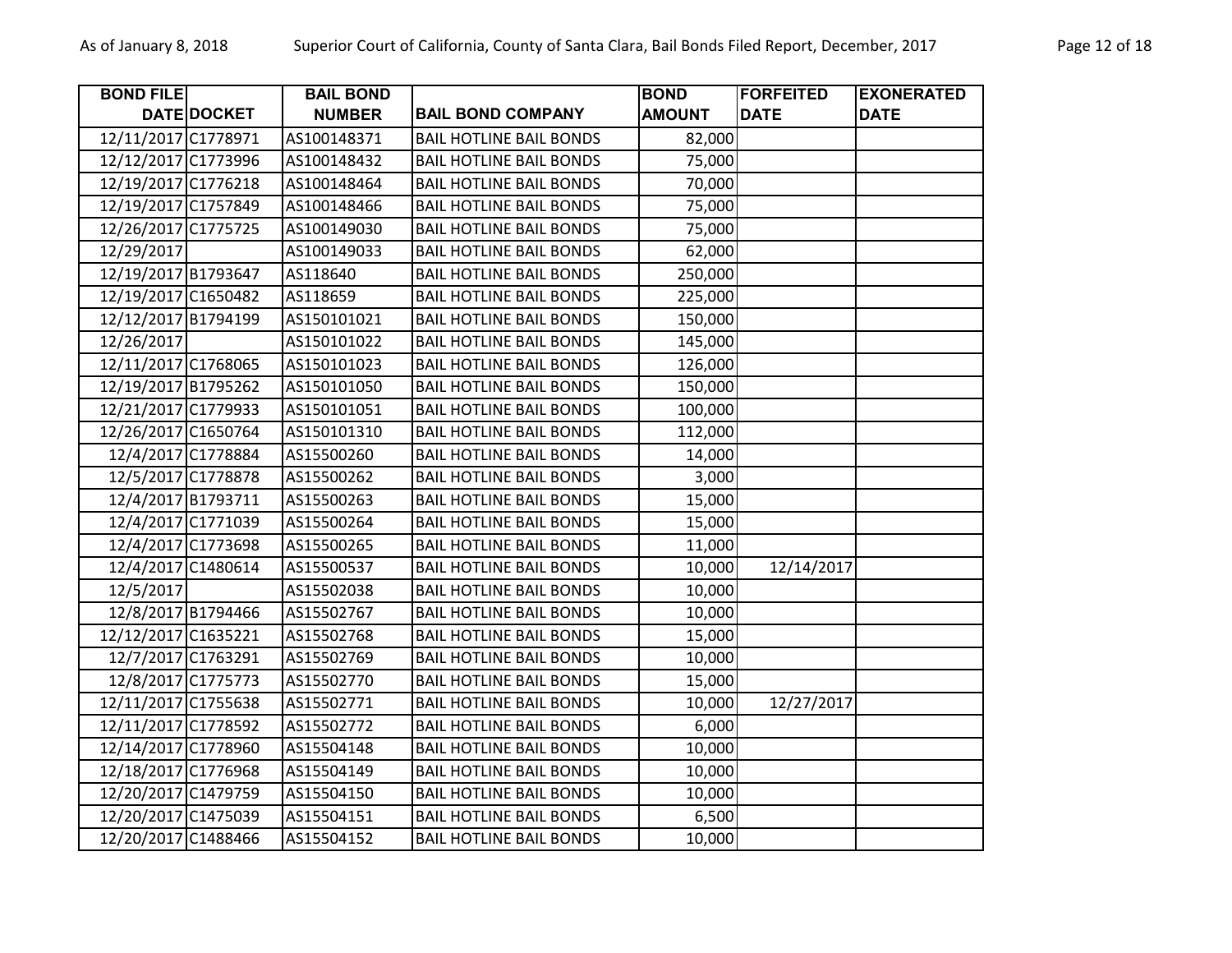| <b>BOND FILE</b>    |             | <b>BAIL BOND</b> |                                | <b>BOND</b>   | <b>FORFEITED</b> | <b>EXONERATED</b> |
|---------------------|-------------|------------------|--------------------------------|---------------|------------------|-------------------|
|                     | DATE DOCKET | <b>NUMBER</b>    | <b>BAIL BOND COMPANY</b>       | <b>AMOUNT</b> | <b>DATE</b>      | <b>DATE</b>       |
| 12/22/2017 C1777650 |             | AS15504153       | <b>BAIL HOTLINE BAIL BONDS</b> | 6,000         |                  |                   |
| 12/26/2017 C1769345 |             | AS15504154       | <b>BAIL HOTLINE BAIL BONDS</b> | 10,000        |                  |                   |
| 12/26/2017 C1778391 |             | AS15504155       | <b>BAIL HOTLINE BAIL BONDS</b> | 15,000        |                  |                   |
| 12/27/2017          |             | AS15504156       | <b>BAIL HOTLINE BAIL BONDS</b> | 10,000        |                  |                   |
| 12/11/2017 C1757613 |             | AS250101364      | <b>BAIL HOTLINE BAIL BONDS</b> | 230,000       |                  |                   |
| 12/12/2017 B1794375 |             | AS250101401      | <b>BAIL HOTLINE BAIL BONDS</b> | 200,000       |                  |                   |
| 12/28/2017 C1776775 |             | AS250101461      | <b>BAIL HOTLINE BAIL BONDS</b> | 200,000       |                  |                   |
| 12/4/2017 C1772766  |             | AS25276308       | <b>BAIL HOTLINE BAIL BONDS</b> | 25,000        |                  |                   |
| 12/18/2017          |             | AS25278845       | <b>BAIL HOTLINE BAIL BONDS</b> | 15,000        |                  |                   |
| 12/12/2017          |             | AS25278846       | <b>BAIL HOTLINE BAIL BONDS</b> | 6,000         |                  |                   |
| 12/12/2017          |             | AS25278850       | <b>BAIL HOTLINE BAIL BONDS</b> | 20,000        |                  |                   |
| 12/11/2017 C1764797 |             | AS25279256       | <b>BAIL HOTLINE BAIL BONDS</b> | 5,000         |                  |                   |
| 12/11/2017 C1651636 |             | AS25279798       | <b>BAIL HOTLINE BAIL BONDS</b> | 10,000        |                  |                   |
| 12/11/2017 C1776109 |             | AS25279799       | <b>BAIL HOTLINE BAIL BONDS</b> | 25,000        | 12/26/2017       |                   |
| 12/11/2017 C1766753 |             | AS25279800       | <b>BAIL HOTLINE BAIL BONDS</b> | 6,000         |                  |                   |
| 12/11/2017          |             | AS25279803       | <b>BAIL HOTLINE BAIL BONDS</b> | 12,000        |                  |                   |
| 12/11/2017          |             | AS25279805       | <b>BAIL HOTLINE BAIL BONDS</b> | 25,000        |                  |                   |
| 12/11/2017 C1754091 |             | AS25279806       | <b>BAIL HOTLINE BAIL BONDS</b> | 10,000        |                  |                   |
| 12/14/2017 C1779809 |             | AS25280653       | <b>BAIL HOTLINE BAIL BONDS</b> | 25,000        |                  |                   |
| 12/15/2017 C1764481 |             | AS25280654       | <b>BAIL HOTLINE BAIL BONDS</b> | 20,000        |                  | 12/18/2017        |
| 12/19/2017          |             | AS25280655       | <b>BAIL HOTLINE BAIL BONDS</b> | 20,000        |                  |                   |
| 12/19/2017          |             | AS25280656       | <b>BAIL HOTLINE BAIL BONDS</b> | 20,000        |                  |                   |
| 12/18/2017          |             | AS25280657       | <b>BAIL HOTLINE BAIL BONDS</b> | 25,000        |                  |                   |
| 12/20/2017          |             | AS25280659       | <b>BAIL HOTLINE BAIL BONDS</b> | 25,000        |                  |                   |
| 12/27/2017          |             | AS25280660       | <b>BAIL HOTLINE BAIL BONDS</b> | 25,000        |                  |                   |
| 12/27/2017 C1779791 |             | AS25280661       | <b>BAIL HOTLINE BAIL BONDS</b> | 20,000        |                  |                   |
| 12/21/2017          |             | AS25280662       | <b>BAIL HOTLINE BAIL BONDS</b> | 17,000        |                  |                   |
| 12/28/2017          |             | AS25280663       | <b>BAIL HOTLINE BAIL BONDS</b> | 25,000        |                  |                   |
| 12/29/2017          |             | AS25280665       | <b>BAIL HOTLINE BAIL BONDS</b> | 25,000        |                  |                   |
| 12/20/2017 F1766621 |             | AS500100650      | <b>BAIL HOTLINE BAIL BONDS</b> | 250,000       |                  |                   |
| 12/15/2017 C1757120 |             | AS500100651      | <b>BAIL HOTLINE BAIL BONDS</b> | 200,000       |                  |                   |
| 12/26/2017 C1775539 |             | AS500100704      | <b>BAIL HOTLINE BAIL BONDS</b> | 317,000       |                  |                   |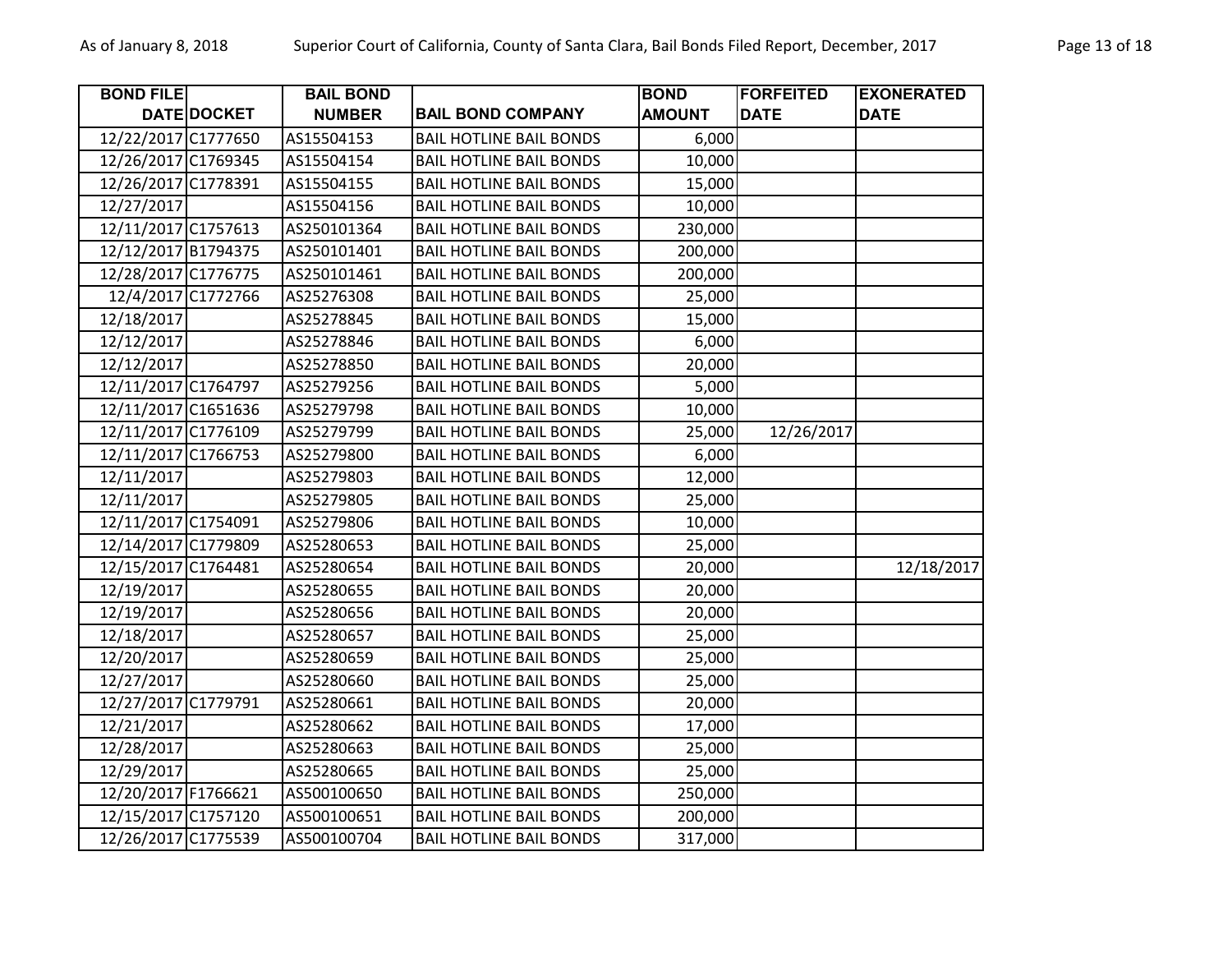| <b>BOND FILE</b>    |                    | <b>BAIL BOND</b> |                                | <b>BOND</b>   | <b>FORFEITED</b> | <b>EXONERATED</b> |
|---------------------|--------------------|------------------|--------------------------------|---------------|------------------|-------------------|
|                     | DATE DOCKET        | <b>NUMBER</b>    | <b>BAIL BOND COMPANY</b>       | <b>AMOUNT</b> | <b>DATE</b>      | <b>DATE</b>       |
| 12/6/2017           |                    | AS50206106       | <b>BAIL HOTLINE BAIL BONDS</b> | 45,000        |                  |                   |
|                     | 12/1/2017 C1770248 | AS50206984       | <b>BAIL HOTLINE BAIL BONDS</b> | 41,000        |                  | 12/8/2017         |
|                     | 12/4/2017 C1778598 | AS50206985       | <b>BAIL HOTLINE BAIL BONDS</b> | 35,000        |                  |                   |
| 12/12/2017          |                    | AS50206987       | <b>BAIL HOTLINE BAIL BONDS</b> | 10,000        |                  |                   |
|                     | 12/5/2017 C1778721 | AS50206988       | <b>BAIL HOTLINE BAIL BONDS</b> | 42,000        |                  |                   |
| 12/8/2017 B1795161  |                    | AS50206989       | <b>BAIL HOTLINE BAIL BONDS</b> | 25,000        |                  | 1/3/2018          |
|                     | 12/7/2017 C1648482 | AS50206990       | <b>BAIL HOTLINE BAIL BONDS</b> | 41,000        |                  |                   |
| 12/11/2017 C1760888 |                    | AS50206992       | <b>BAIL HOTLINE BAIL BONDS</b> | 30,000        | 12/14/2017       |                   |
| 12/18/2017 C1774812 |                    | AS50207722       | <b>BAIL HOTLINE BAIL BONDS</b> | 30,000        |                  |                   |
| 12/12/2017 F1764446 |                    | AS50207723       | <b>BAIL HOTLINE BAIL BONDS</b> | 5,100         |                  |                   |
| 12/18/2017 B1791995 |                    | AS50207725       | <b>BAIL HOTLINE BAIL BONDS</b> | 10,000        |                  |                   |
|                     | 12/4/2017 C1777169 | AS50207727       | <b>BAIL HOTLINE BAIL BONDS</b> | 36,000        |                  |                   |
| 12/12/2017 B1794490 |                    | AS50207728       | <b>BAIL HOTLINE BAIL BONDS</b> | 10,000        |                  |                   |
| 12/21/2017 C1767275 |                    | AS50207802       | <b>BAIL HOTLINE BAIL BONDS</b> | 30,000        |                  |                   |
| 12/28/2017          |                    | AS50207803       | <b>BAIL HOTLINE BAIL BONDS</b> | 30,000        |                  |                   |
| 12/26/2017 C1772918 |                    | AS50207804       | <b>BAIL HOTLINE BAIL BONDS</b> | 50,000        |                  |                   |
| 12/13/2017          |                    | AS50207805       | <b>BAIL HOTLINE BAIL BONDS</b> | 25,000        |                  |                   |
| 12/13/2017          |                    | AS50207806       | <b>BAIL HOTLINE BAIL BONDS</b> | 25,000        |                  |                   |
| 12/26/2017 C1767625 |                    | AS50208134       | <b>BAIL HOTLINE BAIL BONDS</b> | 50,000        |                  |                   |
| 12/28/2017 C1633778 |                    | AS50208135       | <b>BAIL HOTLINE BAIL BONDS</b> | 50,000        |                  |                   |
| 12/26/2017 C1763364 |                    | AS50208137       | <b>BAIL HOTLINE BAIL BONDS</b> | 37,000        |                  |                   |
| 12/28/2017          |                    | AS50208138       | <b>BAIL HOTLINE BAIL BONDS</b> | 30,000        |                  |                   |
| 12/26/2017          |                    | AS50208139       | <b>BAIL HOTLINE BAIL BONDS</b> | 26,000        |                  |                   |
| 12/26/2017          |                    | AS50208140       | <b>BAIL HOTLINE BAIL BONDS</b> | 46,000        |                  |                   |
| 12/26/2017 C1780410 |                    | AS50208142       | <b>BAIL HOTLINE BAIL BONDS</b> | 50,000        |                  |                   |
| 12/27/2017 F1767211 |                    | AS50208292       | <b>BAIL HOTLINE BAIL BONDS</b> | 50,000        |                  |                   |
| 12/29/2017 C1780656 |                    | AS50208293       | <b>BAIL HOTLINE BAIL BONDS</b> | 50,000        |                  |                   |
|                     | 12/7/2017 C1775139 | AS51203396       | <b>BAIL HOTLINE BAIL BONDS</b> | 2,000         |                  |                   |
|                     | 12/4/2017 C1778653 | AS51203401       | <b>BAIL HOTLINE BAIL BONDS</b> | 3,000         |                  |                   |
|                     | 12/4/2017 C1771588 | AS51203402       | <b>BAIL HOTLINE BAIL BONDS</b> | 5,000         |                  |                   |
| 12/15/2017 C1768428 |                    | AS51205802       | <b>BAIL HOTLINE BAIL BONDS</b> | 3,000         |                  |                   |
|                     | 12/4/2017 C1760217 | AS51207943       | <b>BAIL HOTLINE BAIL BONDS</b> | 1,000         |                  |                   |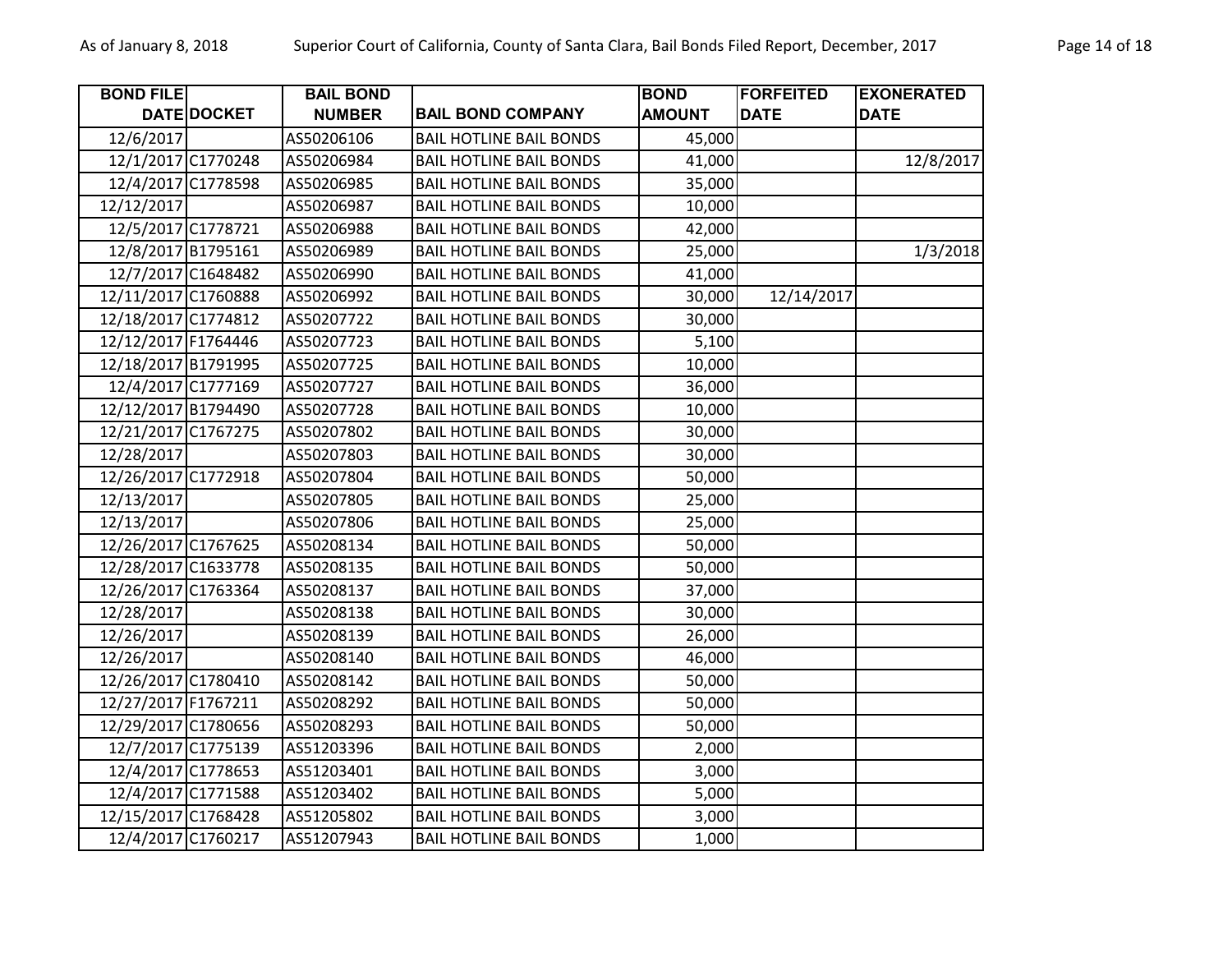| <b>BOND FILE</b>    |             | <b>BAIL BOND</b> |                                 | <b>BOND</b>   | <b>FORFEITED</b> | <b>EXONERATED</b> |
|---------------------|-------------|------------------|---------------------------------|---------------|------------------|-------------------|
|                     | DATE DOCKET | <b>NUMBER</b>    | <b>BAIL BOND COMPANY</b>        | <b>AMOUNT</b> | <b>DATE</b>      | <b>DATE</b>       |
| 12/4/2017 C1760855  |             | AS51207944       | <b>BAIL HOTLINE BAIL BONDS</b>  | 2,000         |                  |                   |
| 12/4/2017 C1774867  |             | AS51207945       | <b>BAIL HOTLINE BAIL BONDS</b>  | 3,000         |                  |                   |
| 12/1/2017 C1761851  |             | AS51211767       | <b>BAIL HOTLINE BAIL BONDS</b>  | 5,000         |                  | 12/8/2017         |
| 12/6/2017 C1775923  |             | AS51211768       | <b>BAIL HOTLINE BAIL BONDS</b>  | 5,000         |                  |                   |
| 12/15/2017 C1764303 |             | AS51212273       | <b>BAIL HOTLINE BAIL BONDS</b>  | 5,000         |                  | 12/18/2017        |
| 12/11/2017 C1760749 |             | AS51212274       | <b>BAIL HOTLINE BAIL BONDS</b>  | 5,000         | 12/27/2017       |                   |
| 12/21/2017 C1777663 |             | AS51212275       | <b>BAIL HOTLINE BAIL BONDS</b>  | 5,000         |                  |                   |
| 12/14/2017          |             | AS51212276       | <b>BAIL HOTLINE BAIL BONDS</b>  | 5,000         |                  |                   |
| 12/26/2017 C1779804 |             | AS51215549       | <b>BAIL HOTLINE BAIL BONDS</b>  | 1,000         |                  |                   |
| 12/26/2017 C1761863 |             | AS51215550       | <b>BAIL HOTLINE BAIL BONDS</b>  | 1,000         |                  |                   |
| 12/28/2017 C1778502 |             | AS51215551       | <b>BAIL HOTLINE BAIL BONDS</b>  | 2,000         |                  |                   |
| 12/29/2017          |             | AS51215553       | <b>BAIL HOTLINE BAIL BONDS</b>  | 5,000         |                  |                   |
| 12/11/2017 C1773041 |             | FCS101811133     | <b>BAIL HOTLINE BAIL BONDS</b>  | 10,000        | 1/2/2018         |                   |
| 12/13/2017 C1779509 |             | AS250101233      | BEVERLY NELSON BAIL BOND        | 160,000       |                  |                   |
| 12/11/2017 C1778994 |             | AS50206837       | BEVERLY NELSON BAIL BOND        | 30,000        |                  |                   |
| 12/28/2017          |             |                  | 5113764020 BODYGUARD BAIL BONDS | 10,000        |                  |                   |
| 12/11/2017 C1524596 |             |                  | 5273094559 BODYGUARD BAIL BONDS | 25,000        |                  |                   |
| 12/28/2017 C1778070 |             |                  | 5273096623 BONZAI BAIL BONDS    | 25,000        |                  |                   |
| 12/26/2017          |             |                  | 5150112495 DRAGON BAIL BONDS    | 150,000       |                  |                   |
| 12/12/2017 F1764273 |             | 5273099327       | <b>EIGHT BALL BAIL BONDS</b>    | 25,000        |                  |                   |
| 12/12/2017          |             | 2017CC022208     | <b>ESPINOZA BAIL BONDS</b>      | 25,000        |                  |                   |
| 12/18/2017          |             | 2017EE008192     | <b>ESPINOZA BAIL BONDS</b>      | 10,000        |                  |                   |
| 12/12/2017 B1794994 |             | 2017EE008200     | <b>ESPINOZA BAIL BONDS</b>      | 100,000       |                  |                   |
| 12/21/2017 C1778406 |             | T10050650082     | <b>GOLDEN STATE BAIL BONDS</b>  | 75,000        |                  |                   |
| 12/26/2017          |             | T1550652901      | <b>GOLDEN STATE BAIL BONDS</b>  | 10,000        |                  |                   |
| 12/12/2017          |             | T2550650074      | <b>GOLDEN STATE BAIL BONDS</b>  | 10,000        |                  |                   |
| 12/4/2017 F1765824  |             | T2550650075      | <b>GOLDEN STATE BAIL BONDS</b>  | 16,000        |                  |                   |
| 12/20/2017 C1503566 |             | T2550652902      | <b>GOLDEN STATE BAIL BONDS</b>  | 21,000        |                  |                   |
| 12/22/2017          |             | T2550652903      | <b>GOLDEN STATE BAIL BONDS</b>  | 25,000        |                  |                   |
| 12/19/2017 C1780185 |             | T5050650077      | <b>GOLDEN STATE BAIL BONDS</b>  | 25,000        |                  |                   |
| 12/20/2017 B1795145 |             | T5050650079      | <b>GOLDEN STATE BAIL BONDS</b>  | 50,000        |                  |                   |
| 12/19/2017          |             | T5050650080      | <b>GOLDEN STATE BAIL BONDS</b>  | 25,000        |                  |                   |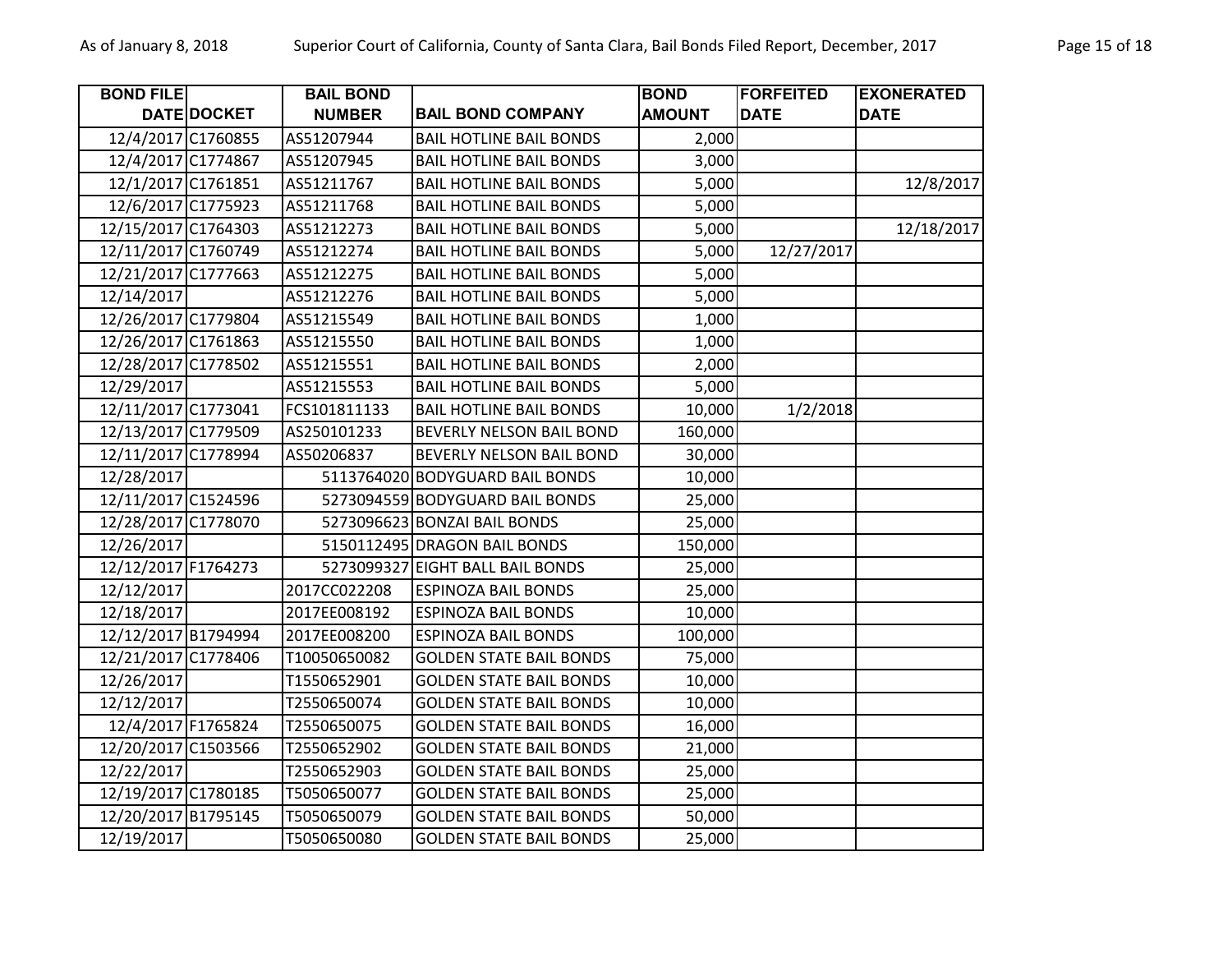| <b>BOND FILE</b>    |             | <b>BAIL BOND</b> |                                | <b>BOND</b>   | <b>FORFEITED</b> | <b>EXONERATED</b> |
|---------------------|-------------|------------------|--------------------------------|---------------|------------------|-------------------|
|                     | DATE DOCKET | <b>NUMBER</b>    | <b>BAIL BOND COMPANY</b>       | <b>AMOUNT</b> | <b>DATE</b>      | <b>DATE</b>       |
| 12/20/2017 F1554474 |             | T5050652910      | <b>GOLDEN STATE BAIL BONDS</b> | 35,000        |                  |                   |
| 12/20/2017 F1241401 |             | T5050652911      | <b>GOLDEN STATE BAIL BONDS</b> | 40,000        |                  |                   |
| 12/20/2017 F1241402 |             | T5050652912      | <b>GOLDEN STATE BAIL BONDS</b> | 50,000        |                  |                   |
| 12/20/2017          |             | B114201999       | <b>LATINO BAIL BONDS</b>       | 10,000        |                  |                   |
| 12/1/2017           |             | B1H4550385       | <b>LATINO BAIL BONDS</b>       | 35,000        |                  |                   |
| 12/11/2017          |             | B314402003       | <b>LATINO BAIL BONDS</b>       | 27,000        |                  |                   |
| 12/12/2017          |             | B314402004       | <b>LATINO BAIL BONDS</b>       | 21,500        |                  |                   |
| 12/28/2017 C1773203 |             | B514501022       | <b>LATINO BAIL BONDS</b>       | 50,000        |                  |                   |
| 12/12/2017          |             |                  | 5105700472 LE BAIL BONDS       | 25,000        |                  |                   |
| 12/26/2017 C1767264 |             |                  | 5113652091 LE BAIL BONDS       | 5,000         |                  |                   |
| 12/7/2017 C1778369  |             |                  | 5272996535 LE BAIL BONDS       | 15,000        |                  |                   |
| 12/5/2017           |             |                  | 5272996593 LE BAIL BONDS       | 25,000        |                  |                   |
| 12/11/2017          |             |                  | 5272996605 LE BAIL BONDS       | 25,000        |                  |                   |
| 12/7/2017 C1085313  |             |                  | 5273021179 LE BAIL BONDS       | 25,000        |                  |                   |
| 12/1/2017           |             |                  | 5273027100 LE BAIL BONDS       | 12,000        |                  |                   |
| 12/26/2017 C1775488 |             |                  | 5273027113 LE BAIL BONDS       | 15,000        |                  |                   |
| 12/26/2017          |             |                  | 5273037219 LE BAIL BONDS       | 20,000        |                  |                   |
| 12/7/2017 F1766900  |             |                  | 5273037264 LE BAIL BONDS       | 25,000        |                  |                   |
| 12/11/2017          |             |                  | 5273037277 LE BAIL BONDS       | 25,000        |                  |                   |
| 12/13/2017 C1762068 |             |                  | 5551754012 LE BAIL BONDS       | 50,000        |                  |                   |
| 12/19/2017          |             |                  | 5551841480 LE BAIL BONDS       | 40,000        |                  |                   |
| 12/15/2017 C1777786 |             |                  | 5551841493 LE BAIL BONDS       | 50,000        |                  |                   |
| 12/8/2017 C1778873  |             |                  | 5551841518 LE BAIL BONDS       | 35,000        |                  |                   |
| 12/28/2017 C1650363 |             | B1H4550763       | LIL' ZEKES BAIL BONDS          | 100,000       |                  |                   |
| 12/18/2017          |             | AS100147280      | <b>LUNA BAIL BONDS</b>         | 60,000        |                  |                   |
| 12/7/2017 F1766624  |             | AS15497149       | <b>LUNA BAIL BONDS</b>         | 10,000        |                  |                   |
| 12/15/2017 F1764783 |             | AS15497153       | <b>LUNA BAIL BONDS</b>         | 15,000        |                  |                   |
| 12/19/2017          |             | AS15497503       | <b>LUNA BAIL BONDS</b>         | 15,000        |                  |                   |
| 12/26/2017 C1777835 |             | AS15498836       | <b>LUNA BAIL BONDS</b>         | 10,000        |                  |                   |
| 12/26/2017 C1778675 |             | AS15499365       | <b>LUNA BAIL BONDS</b>         | 10,000        |                  |                   |
| 12/14/2017 C1777647 |             | AS15499370       | <b>LUNA BAIL BONDS</b>         | 10,000        |                  |                   |
| 12/4/2017 C1776699  |             | AS25270000       | <b>LUNA BAIL BONDS</b>         | 15,000        |                  |                   |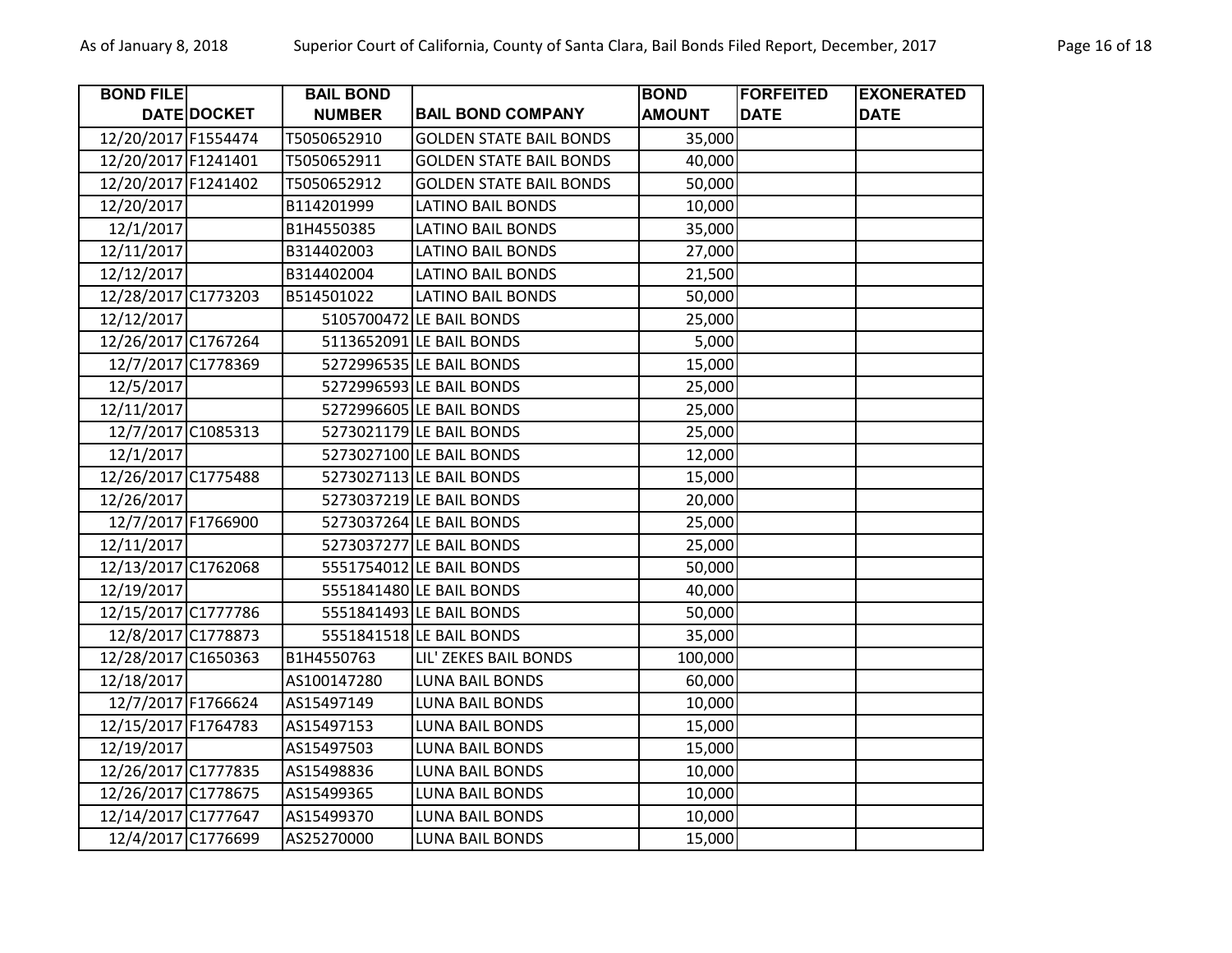| <b>BOND FILE</b>    |             | <b>BAIL BOND</b> |                                   | <b>BOND</b>   | <b>FORFEITED</b> | <b>EXONERATED</b> |
|---------------------|-------------|------------------|-----------------------------------|---------------|------------------|-------------------|
|                     | DATE DOCKET | <b>NUMBER</b>    | <b>BAIL BOND COMPANY</b>          | <b>AMOUNT</b> | <b>DATE</b>      | <b>DATE</b>       |
| 12/19/2017          |             | AS25271582       | <b>LUNA BAIL BONDS</b>            | 25,000        |                  |                   |
| 12/7/2017 F1347447  |             | AS25271922       | <b>LUNA BAIL BONDS</b>            | 25,000        |                  | 1/5/2018          |
| 12/15/2017 F1767171 |             | AS25271925       | <b>LUNA BAIL BONDS</b>            | 25,000        |                  |                   |
| 12/13/2017 C1774621 |             | AS25271926       | LUNA BAIL BONDS                   | 25,000        |                  |                   |
| 12/19/2017 C1771940 |             | AS25272966       | <b>LUNA BAIL BONDS</b>            | 25,000        |                  |                   |
| 12/29/2017 C1777148 |             | AS25273075       | <b>LUNA BAIL BONDS</b>            | 15,000        |                  |                   |
| 12/28/2017 C1772297 |             | AS25273076       | <b>LUNA BAIL BONDS</b>            | 25,000        |                  |                   |
| 12/27/2017 C1763428 |             | AS25273078       | <b>LUNA BAIL BONDS</b>            | 15,000        |                  |                   |
| 12/29/2017          |             | AS25274782       | LUNA BAIL BONDS                   | 25,000        |                  |                   |
| 12/18/2017 F1766972 |             | AS25274950       | <b>LUNA BAIL BONDS</b>            | 25,000        |                  |                   |
| 12/11/2017 C1778671 |             | AS25275161       | <b>LUNA BAIL BONDS</b>            | 25,000        |                  |                   |
| 12/5/2017 C1775265  |             | AS25275162       | <b>LUNA BAIL BONDS</b>            | 25,000        |                  |                   |
| 12/11/2017 C1776663 |             | AS25275163       | <b>LUNA BAIL BONDS</b>            | 25,000        |                  |                   |
| 12/18/2017 C1507498 |             | AS50201379       | <b>LUNA BAIL BONDS</b>            | 30,000        |                  |                   |
| 12/19/2017 B1793647 |             | AS50201384       | <b>LUNA BAIL BONDS</b>            | 50,000        |                  |                   |
| 12/5/2017           |             | AS50201391       | <b>LUNA BAIL BONDS</b>            | 30,000        |                  |                   |
| 12/27/2017          |             | AS50201392       | <b>LUNA BAIL BONDS</b>            | 35,000        |                  |                   |
| 12/15/2017 C1777829 |             | AS51196627       | <b>LUNA BAIL BONDS</b>            | 5,000         |                  |                   |
| 12/26/2017 C1772125 |             | AS51196628       | LUNA BAIL BONDS                   | 2,000         |                  |                   |
| 12/19/2017 C1778644 |             | AS51213726       | <b>LUNA BAIL BONDS</b>            | 5,000         |                  |                   |
| 12/20/2017 B1689447 |             |                  | 45112085 MARIA ELENA TORRESALFARO | 200,000       |                  |                   |
| 12/11/2017 F1766771 |             | AC00949911       | <b>MARK GARCIA BAIL BONDS</b>     | 10,000        |                  |                   |
| 12/19/2017          |             | IS50K132280      | <b>METRO ONE BAIL BONDS</b>       | 40,000        |                  |                   |
| 12/6/2017 C1778632  |             | 2017BB036510     | MITCH SLAUGHTER BAIL BONDS        | 10,000        |                  |                   |
| 12/15/2017 C1764509 |             | 2017CC24247      | MITCH SLAUGHTER BAIL BONDS        | 20,000        |                  |                   |
| 12/15/2017 C1638032 |             | 2017CC24248      | MITCH SLAUGHTER BAIL BONDS        | 25,000        |                  |                   |
| 12/15/2017 C1643581 |             | 2017EE009254     | MITCH SLAUGHTER BAIL BONDS        | 60,000        |                  |                   |
| 12/7/2017 B1794619  |             | 2017DD014927     | <b>NELLY'S BAIL BONDS</b>         | 50,000        |                  | 12/14/2017        |
| 12/20/2017 C1778049 |             | U50020647763     | <b>NEW CENTURY BAIL BONDS INC</b> | 500,000       |                  |                   |
| 12/26/2017 C1777651 |             | A152215298       | PREMIERE BAIL BONDS               | 10,000        |                  |                   |
| 12/26/2017          |             | A1H0001638       | PREMIERE BAIL BONDS               | 56,000        |                  |                   |
| 12/11/2017 C1776454 |             | A310002031       | PREMIERE BAIL BONDS               | 20,000        |                  |                   |